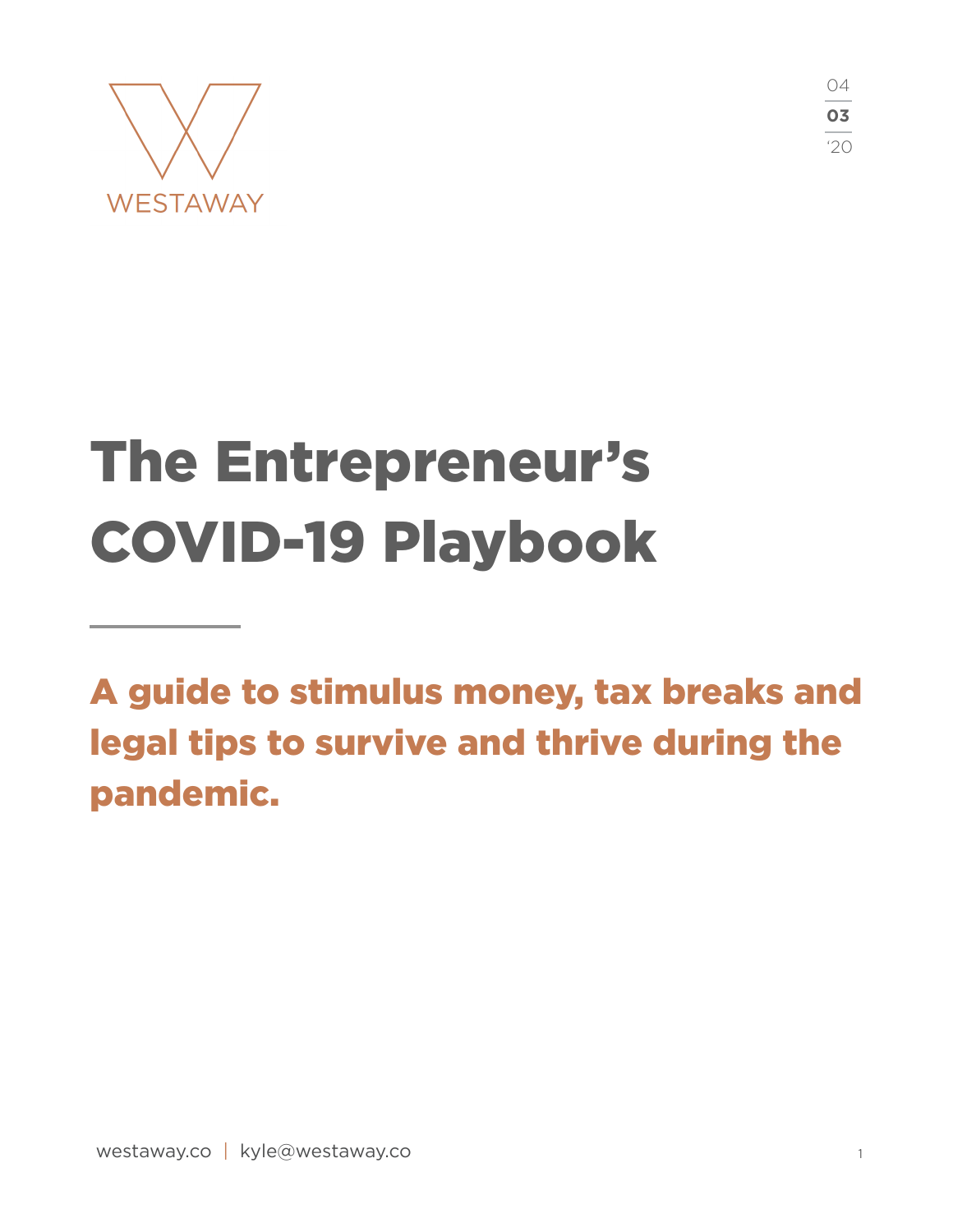# Hi! I'm Kyle.

When I launched my law firm in January of 2008, I had no idea that there was going to be a financial collapse 10 months later.

It was a gut-wrenching time for a lot of entrepreneurs. I was a young lawyer and didn't know much, but jumped in to help the best I could. I saw entrepreneurs innovating and adapting to emerge from the financial crisis stronger than ever. It was in that moment when I put pen to paper to draft our manifesto:

*We see the world as it could be. We resolve to make change happen. Not content to wait for better times, we strive to lay foundations now. We know that a brighter future is built by the adventurers, people like you and me, who are on the ground charting new territory, motivated by passion and committed to execution.* 

*We believe in the power of the marketplace to generate positive social and environmental change. We believe that the best solutions to complex challenges create long-term prosperity, not only financial but also social and environmental.* 

Twelve years later we are confronted with a new crisis. Yet, this manifesto still rings true. I believe that entrepreneurs are the heroes that will rise to the occasion to solve the complex and interconnected problems we're facing.

We're simply here to be a guide for those heroes in this critical moment.

For the last twelve years I've worked with early and growth stage entrepreneurs - both nonprofit and for profit. I teach entrepreneurship at both Harvard Law and Cornell Tech. And more importantly, I've been an entrepreneur myself. So I'm bringing all of that experience to this guide.

Since I know next to nothing about tax, I was lucky enough to convince my friend [Danelle](https://www.linkedin.com/in/jenetayeva/) to work on this with me. She's the only person I've ever met that lights up when she talks about the tax code. After doing her time at a big four accounting firm, she's built her own practice working with entrepreneurs.

We hope you'll find this useful.

 $H \cup W \rightarrow$ 

*We are in this together.*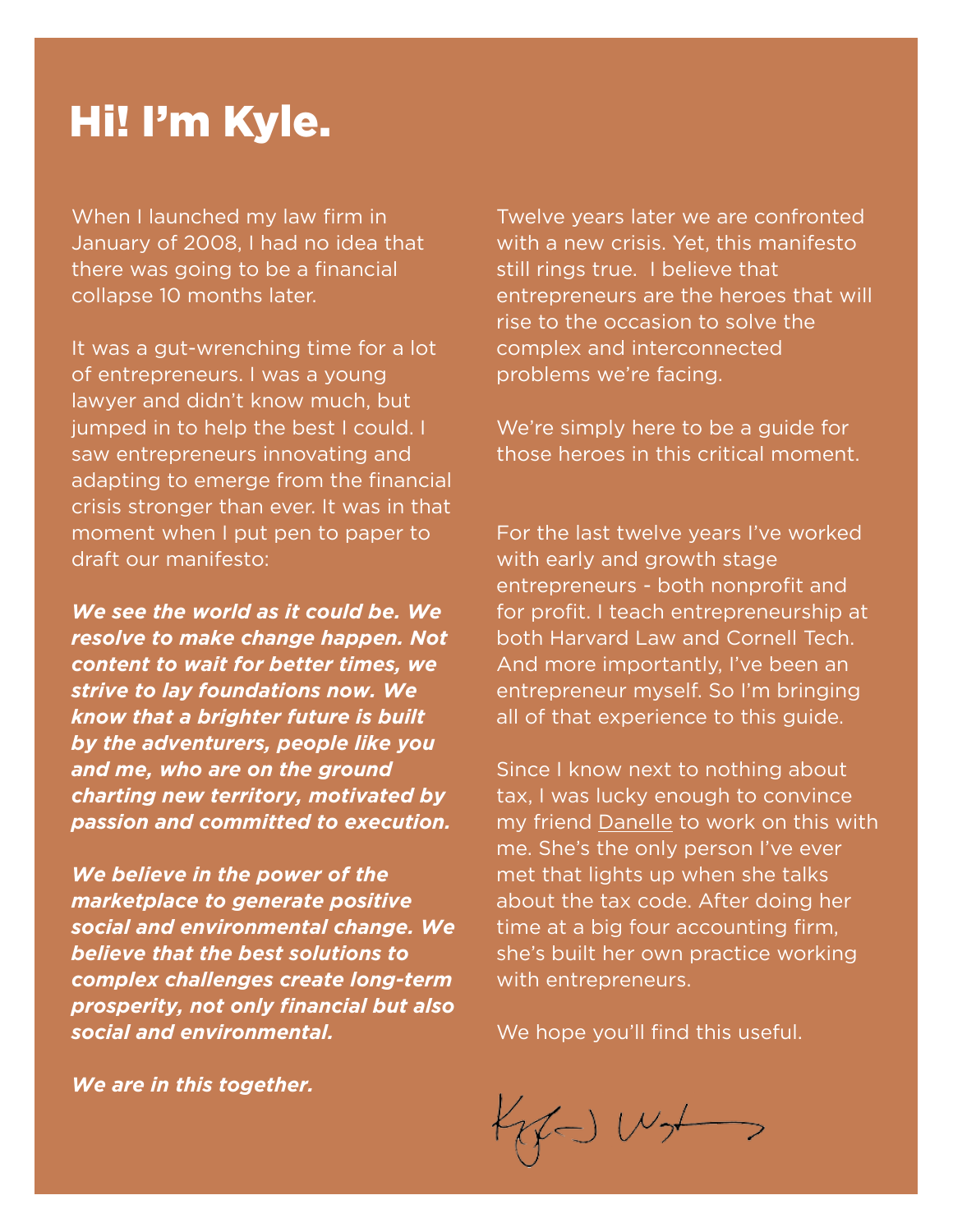# One of the greatest discoveries a man makes, one of his great surprises, is to find he can do what he was afraid he couldn't do.

HENRY FORD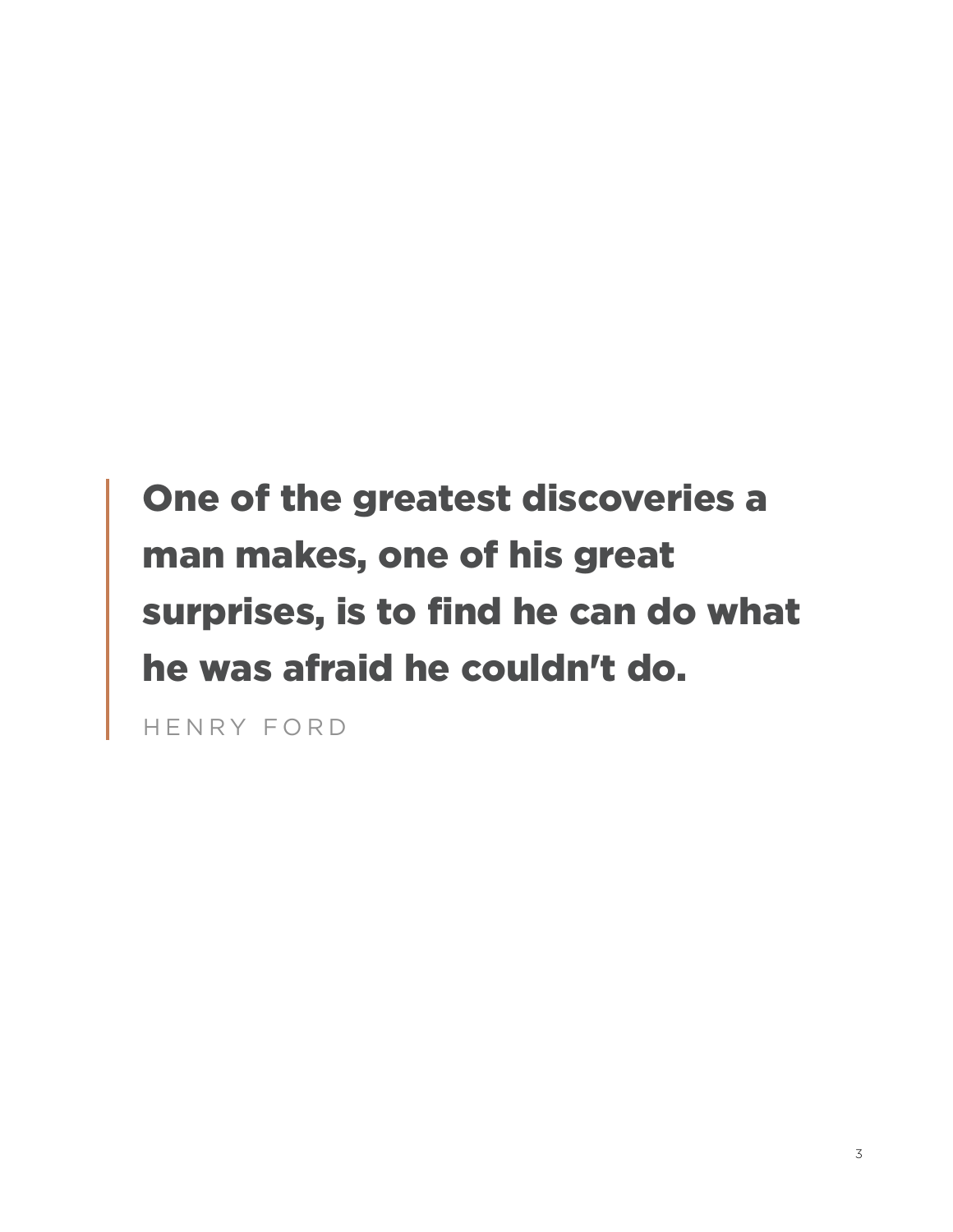# **INTRODUCTION**

Running a startup in these tumultuous times will require fortitude, vision and skill. It's these make-or-break moments that truly reveal who we are.

You can survive this moment of crisis and come through the other side, perhaps buried, but certainly smarter and stronger. We're here to help you do that.

Built with the entrepreneur in mind, this guide is designed to help you navigate the changing landscape brought about by the coronavirus pandemic. More specifically, it answers the questions:

- **1. Congress just passed a \$2 trillion stimulus package. Is there money in it for me?**
- **2. Are there tax breaks I should be taking advantage of?**
- **3. How do I take care of my people and my bottom line?**

#### **So how does this guide work?**

We've broken the content down into three main chapters—**loans, taxes**  and **legal**.

The intent is to call your attention to the relevant sections of the new law that will impact startups and small businesses. The goal is not to be comprehensive, but rather to highlight the most important information in a readable and actionable manner.

We are explicitly not issuing legal, tax or financial advice. Reading this should be the start of a conversation with your advisors, not the end point. We just want to get you up to speed quickly so you can make smart decisions for your business.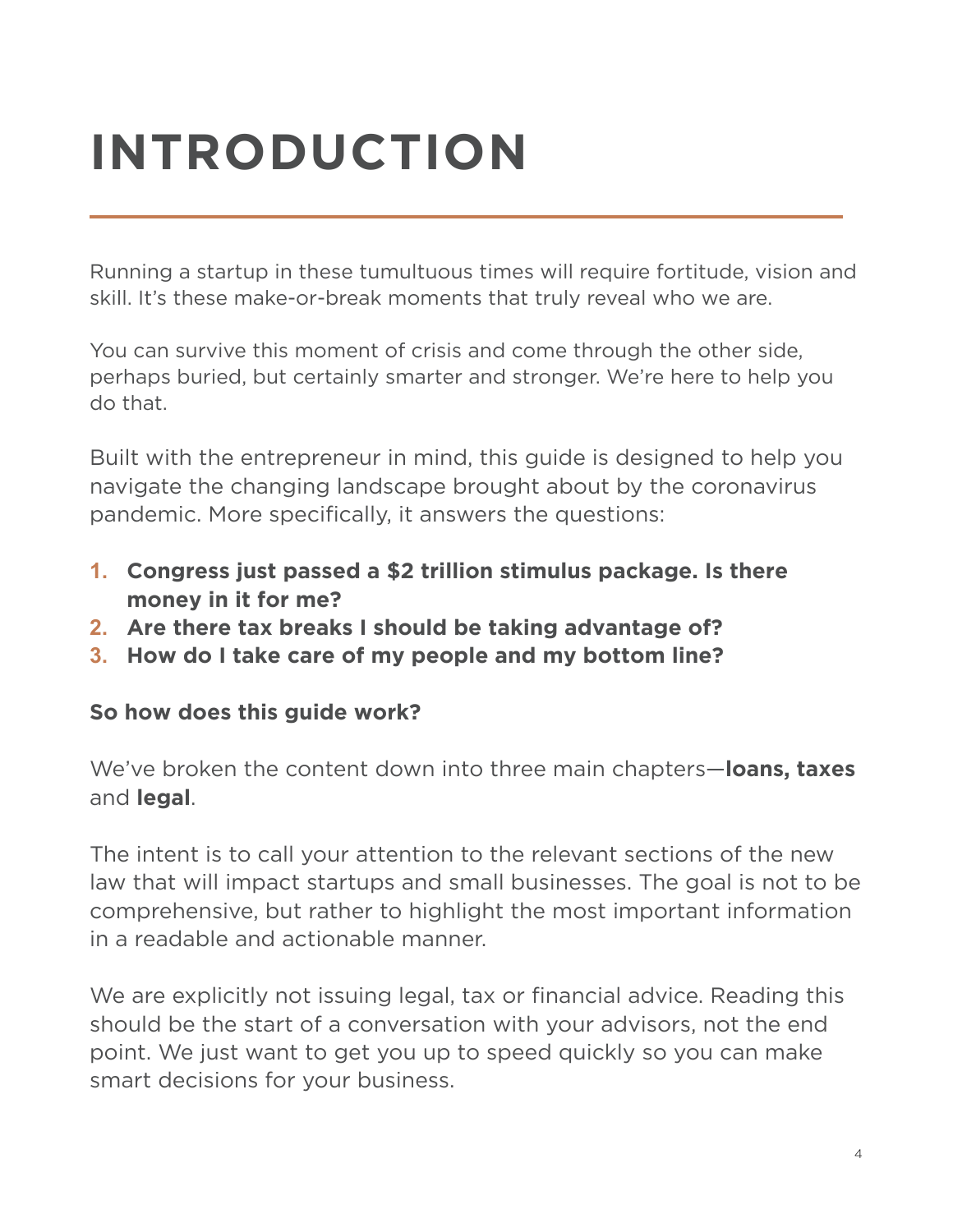# **TABLE OF CONTENTS**

**01 Loans 07 |** PAYCHECK PROTECTION PROGRAM (PPP) **15 |** ECONOMIC INJURY DISASTER LOANS (EIDL)

**02 Taxes 20 |** INDIVIDUALS AND FAMILIES TAX **24 |** BUSINESS TAX

**03 Legal 29 |** EMPLOYMENT **32 |** CONTRACTS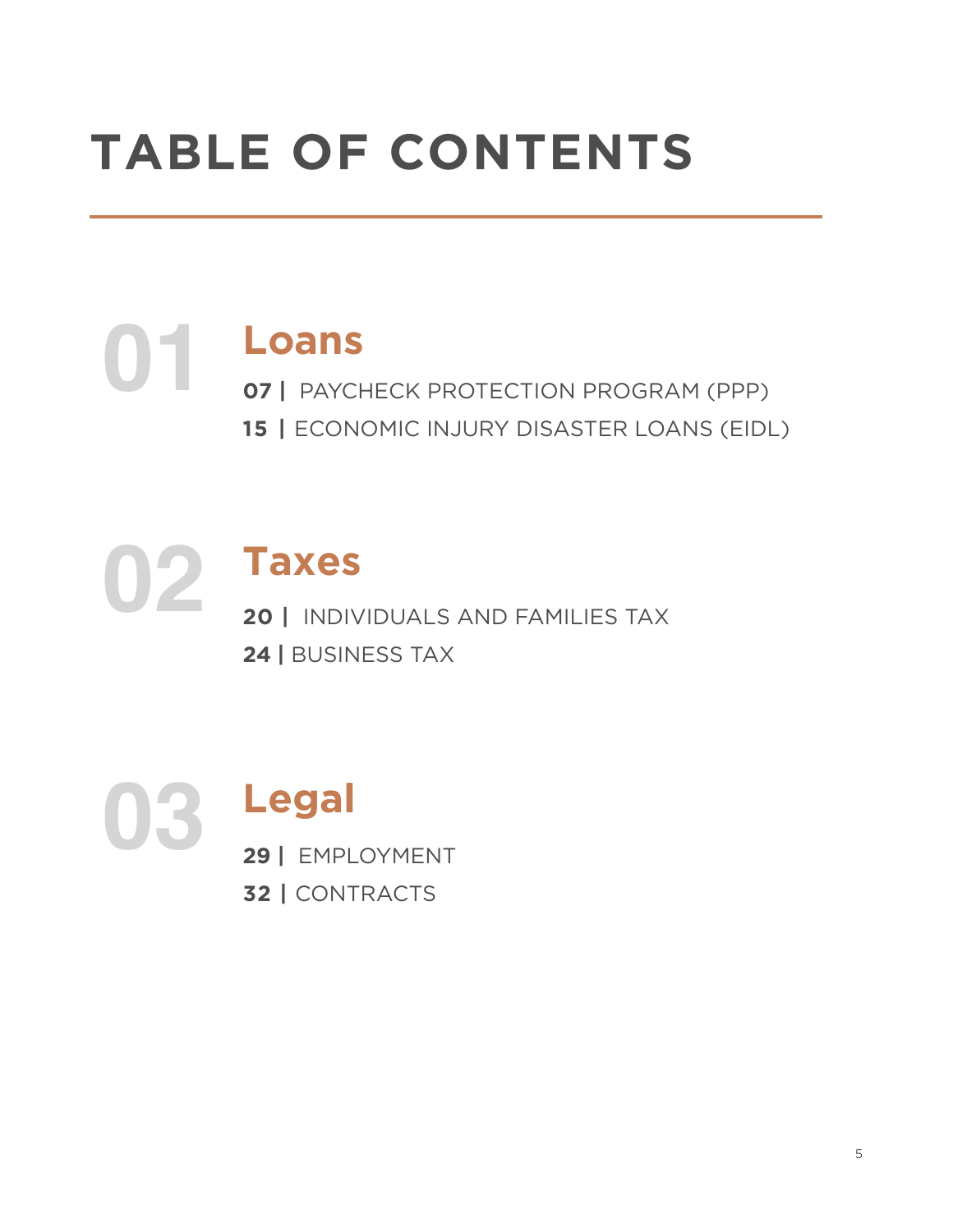# **Loans**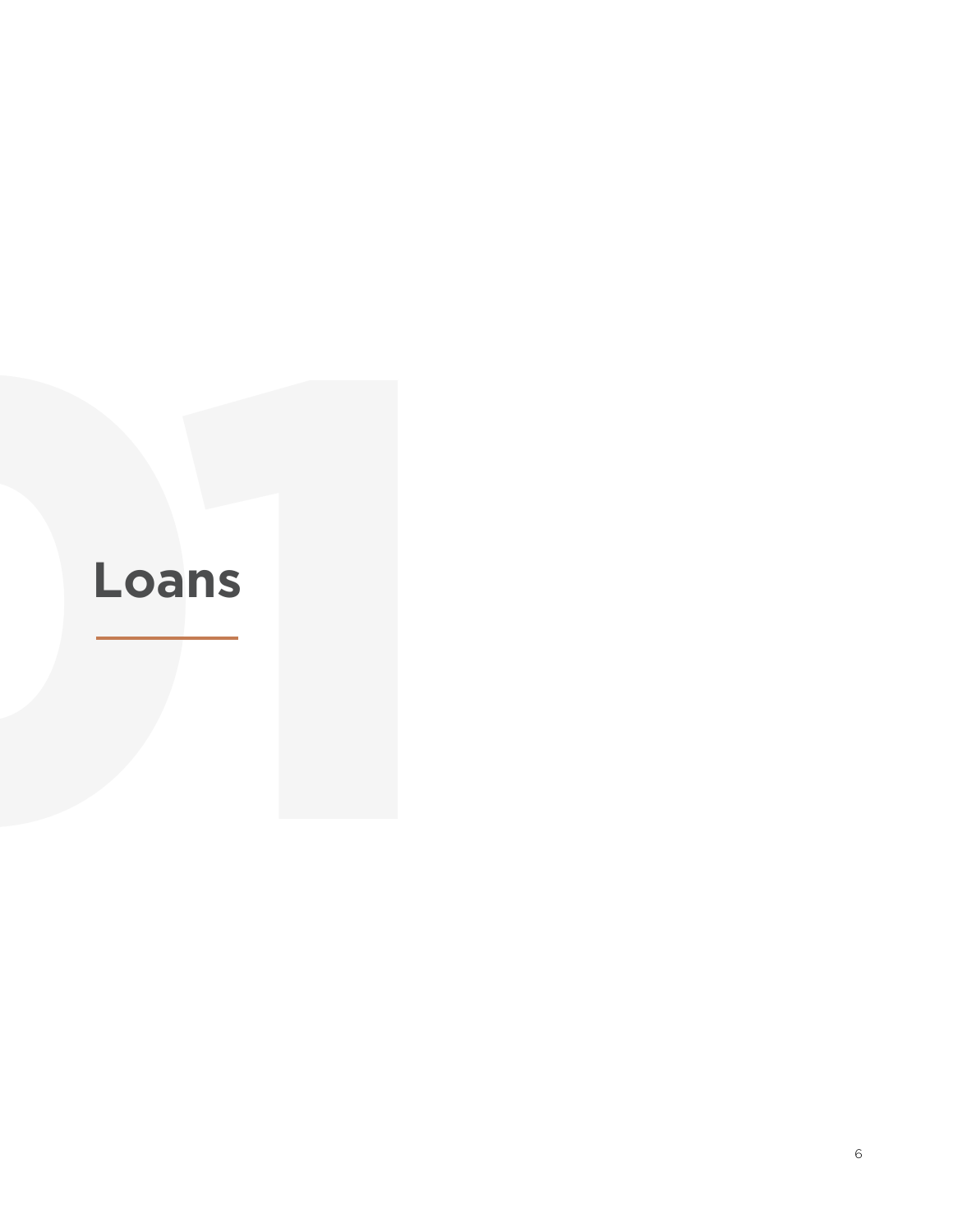# **PAYCHECK PROTECTION PROGRAM (PPP)**

The Paycheck Protection Program (PPP) is Section 1102 of the Keeping American Workers Paid and Employed Act, which is Title I of the CARES Act. **The point of the program is to keep workers employed for the next two months—even if your business shuts down.**

This \$349 billion package expands the Small Business Administration's (SBA) existing Section 7(a) loan program to provide loans 100 percent guaranteed by the federal government of up to \$10 million for small businesses, nonprofit organizations, sole proprietors, independent contractors and self-employed individuals, along with loan forgiveness for proceeds used for certain payroll and fixed costs.

The PPP is intended to prioritize companies in underserved and rural markets, including veterans, small businesses owned by socially and economically disadvantaged individuals, women, and businesses that have been in operation for less than two years.

Although the program is open until June 30, 2020, the SBA encourages you to apply as quickly as you can because there is a funding cap and lenders need time to process your loan.

#### **Is my company eligible for PPP?**

Your company is eligible if you:

- Are qualified small businesses under current SBA regulations for North American Industry Classification System codes (including independent contractors, sole proprietors and nonprofits); or
- Employ up to 500 employees; or
- Operate in the hotel or food services industries and employs not more 500 employees per physical location requiring assistance;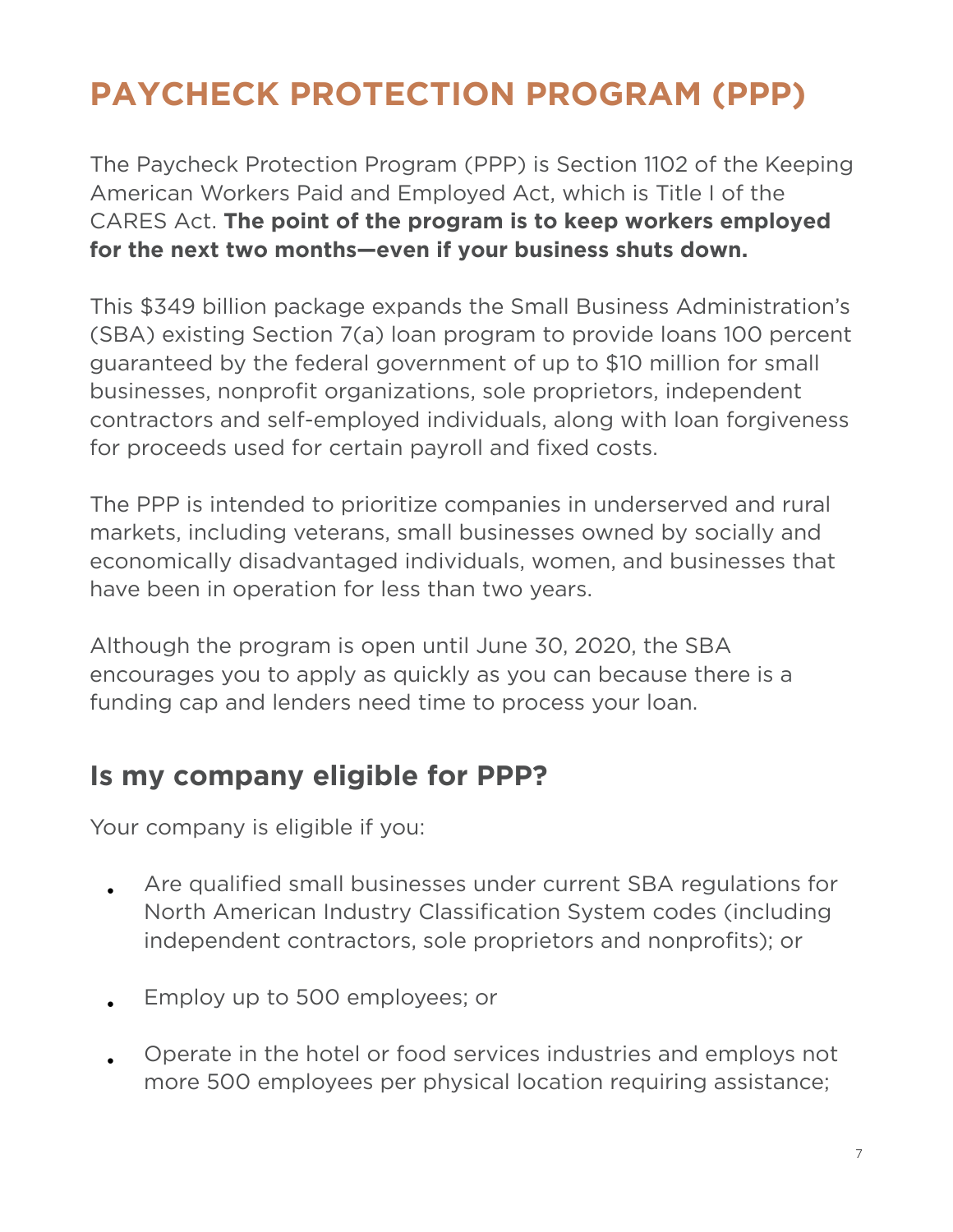#### And you

- Were in operation on February 15, 2020; and
- Had salaried employees or paid independent contractors as of February 15, 2020.

#### **What if my company has an investment from a venture capital firm?**

There is some concern that being a venture-backed startup could remove you from the category of a small business. This likely won't be the case for most early stage venture-backed companies.

When calculating both average revenue and number of employees, the SBA includes the revenues and employees of any "affiliates." As defined under the SBA regulations, affiliates include companies under common ownership, companies owned and managed by investors, and the holdings of venture capital investors. Generally companies are considered to be affiliates when one controls or has the power to control the other, or a third party (such as a venture capital firm) has the power to control both.

As a rule of thumb If non-investors still have over 50 percent of the voting power in your company, this likely won't be a concern for you.

If your investors control over 50 percent of the voting power in your company, you may be affiliated with them, which in turn may mean that you don't qualify. You should speak with your investors and your counsel about this.

#### **What are the terms of the loan?**

PPP loans are, purposely, on favorable terms to ensure that companies who need the money can get it.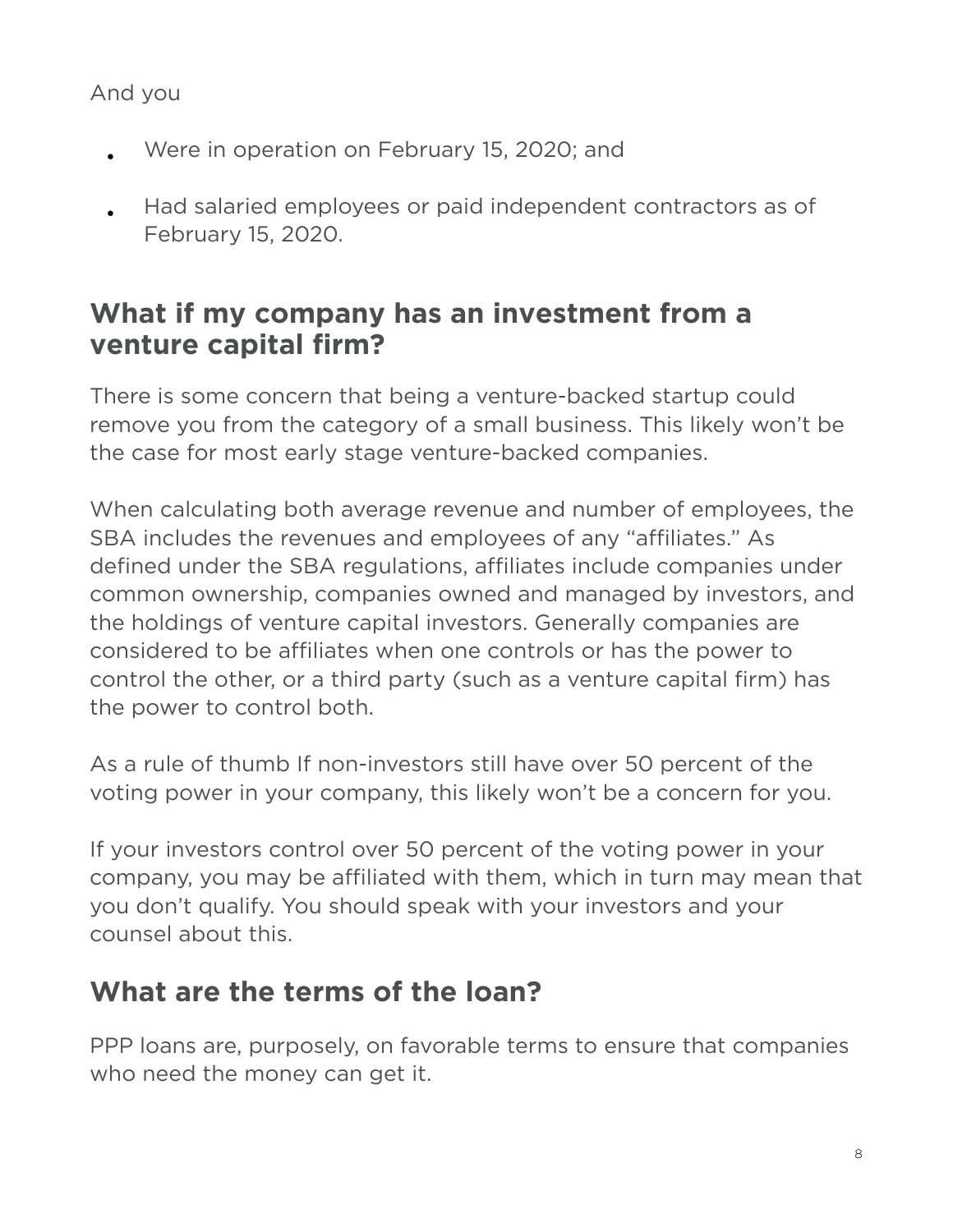#### **Principal**

The maximum amount you can borrow is the lesser of:

- Two months of your average payroll expense (capped at \$100,000 per year per employee) plus 25 percent, or
- \$10,000,000

To calculate, follow these steps:

- Step 1: Aggregate payroll costs (defined in detail below in f.) from the last twelve months for employees whose principal place of residence is the United States.
- Step 2: Subtract any compensation paid to an employee in excess of an annual salary of \$100,000 and/or any amounts paid to an independent contractor or sole proprietor in excess of \$100,000 per year.
- Step 3: Calculate average monthly payroll costs (divide the amount from Step 2 by 12).
- Step 4: Multiply the average monthly payroll costs from Step 3 by 2.5.

Note that independent contractors do not count as employees for the purposes of PPP calculations.

#### **Interest**

The interest rate is 1 percent per annum.

#### **Term**

The term of the loan is two years. You can pay the loan off earlier than two years with no penalty. Lenders must defer all payments (including principal, interest and fees) for a period of six months.

#### **Personal Liability**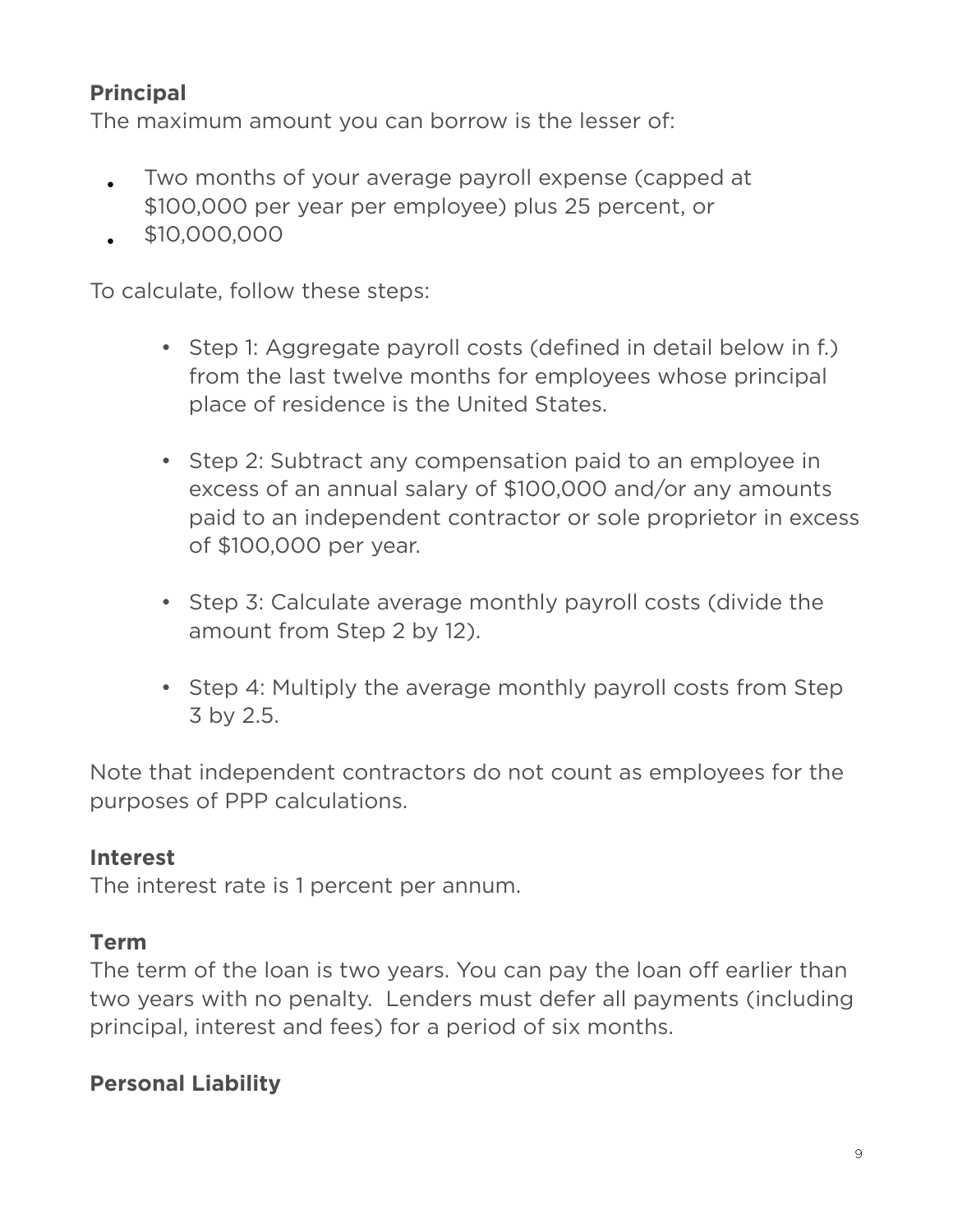You are not personally liable for these loans. The PPP requires no personal guarantees or collateral for founders, individual shareholders, members or partners of your company. However, if the loan proceeds are used for fraudulent purposes, you will be held personally liable. So, be meticulous about how this money is spent.

#### **How am I allowed to spend this money?**

You can use the loan in the following ways, most of which qualify for loan forgiveness if such costs are incurred within eight weeks of origination of the PPP loan:

- Salary, wages, commissions, or tips (capped at \$100,000 on an annualized basis for each employee);
- For a sole proprietor or independent contractor: wages, commissions, income, or net earnings from self-employment, capped at \$100,000 on an annualized basis for each employee.
- State and local taxes assessed on compensation;
- Costs related to the continuation of group health care benefits during periods of paid sick, medical or family leave, and insurance premiums;
- Payments of interest (but not payments of principal) on any mortgage obligation;
- Rent (including rent under a lease agreement);
- Utilities; or
- Interest on any other debt incurred before February 15, 2020.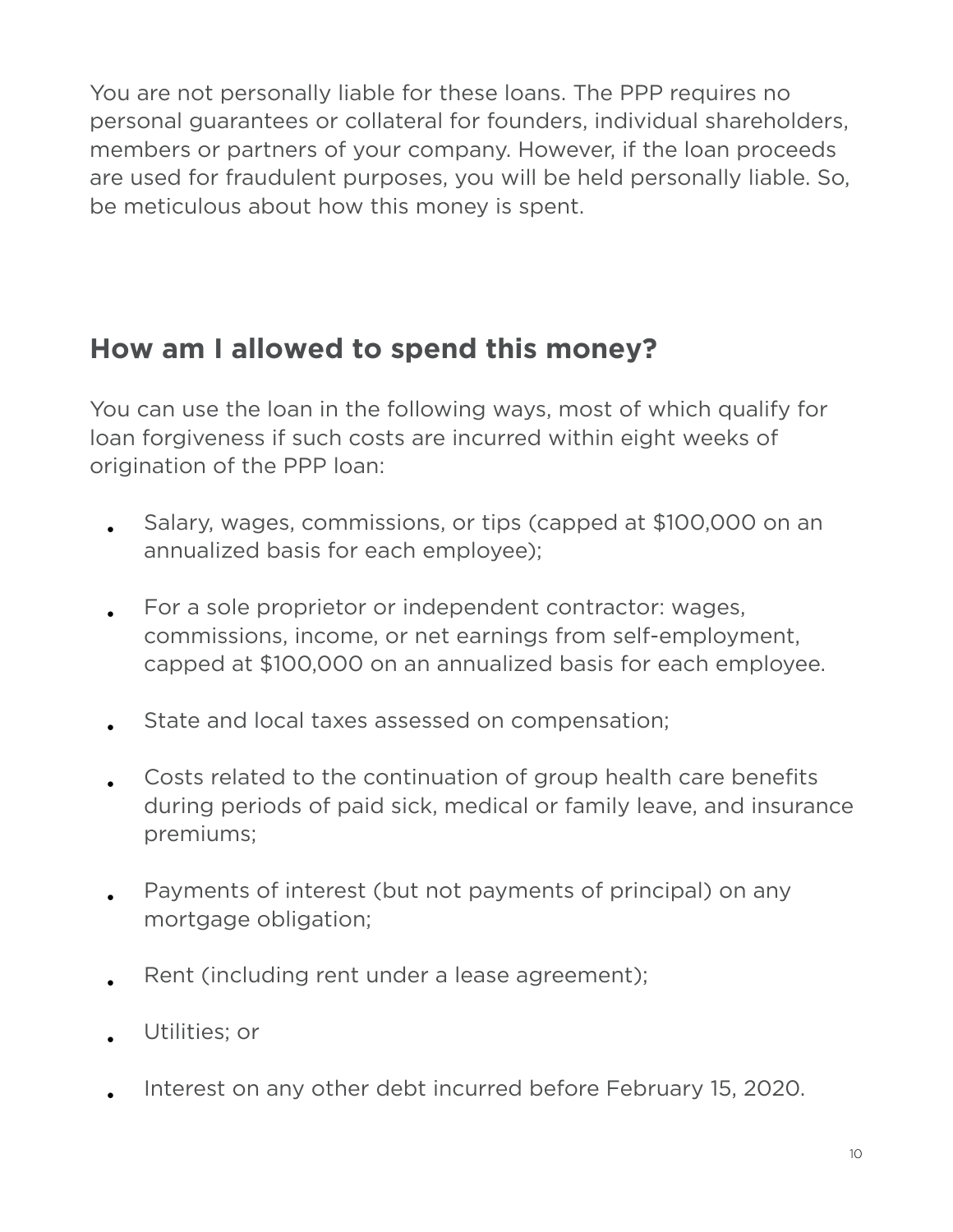## **Will this loan be forgiven?**

#### **The principal can be forgiven if you comply with PPP.**

You will owe money when your loan is due if you use the loan amount for anything other than payroll costs, mortgage interest, rent, and utilities payments over the 8 weeks after getting the loan.

However, you can receive forgiveness of the principal of the PPP loan if it is spent on payroll costs, mortgage interest (if mortgage originated before February 15, 2020), rent (if lease originated before February 15, 2020), or utilities owed during the eight-week period after the loan originated. In order for the principal to be forgiven, no more than 25% of the principal can be used for non-payroll costs.

In order to process the forgiveness, you must submit a request to your bank including documents that verify the number of full-time equivalent employees and pay rates, as well as the payments on eligible mortgage, lease, and utility obligations. You must certify that the documents are true and that you used the forgiveness amount to keep employees and make eligible mortgage interest, rent, and utility payments. The bank must make a decision on the forgiveness within 60 days.

#### **However, that forgiveness will be reduced if you do not comply with PPP.**

The amount of principal forgiven will be reduced if you reduce the size of your workforce. The formula for reduction works like this:

• If you do not maintain an average number of full-time equivalent employee positions during the eight weeks following the origination of the loan, then the amount of principal forgiven will be reduced based on how many people you let go. Note that you can choose to compare the eight-week period to your average number of full-time equivalent employees during EITHER: February 15, 2019–July 30, 2019 OR January 1, 2020–February 29,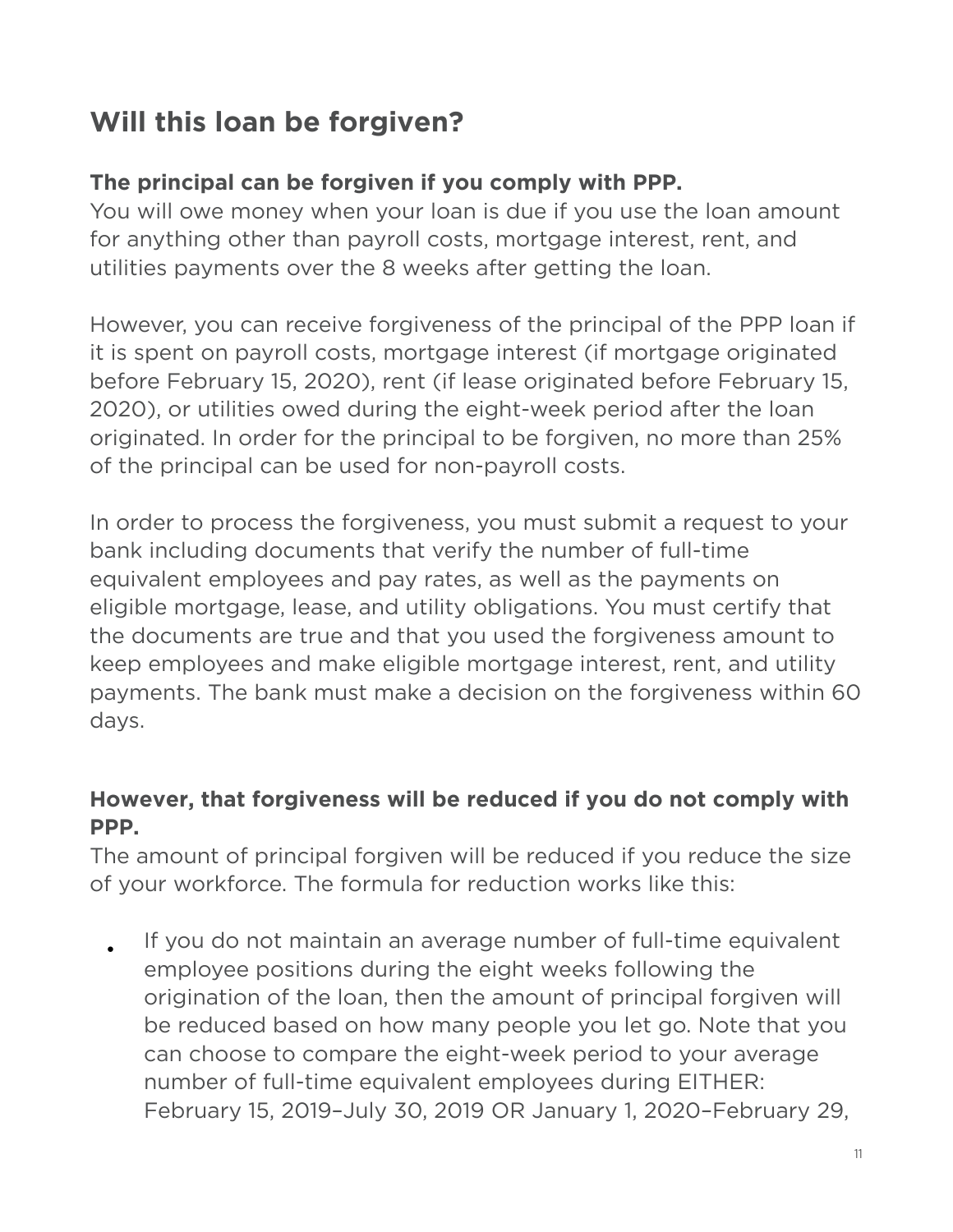2020. (§ 1106, p. 46)

• For employees making less than \$100,000 / year, if you reduce any full-time employee's salary by more than 25 percent (compared to the most recent quarter), then your loan forgiveness will be reduced in proportion unless you reinstate those pay levels by July 30, 2020. (§ 1106, p. 48)

#### **You can increase the amount forgiven if you increase wages.**

If you increase the wages of a tipped employee, then the amount of forgiven principal will be increased proportionally.

#### **Forgiveness doesn't increase your tax exposure.**

Importantly, forgiveness of PPP loans is not considered cancellation of indebtedness income for the purposes of the Internal Revenue Code, and is therefore excluded from gross income for tax purposes. So, you are not taxed on the forgiven principal.

#### **What documents do I need to prepare?**

Frankly, it's not exactly clear yet what the loan application packet will look like, and documentation will vary depending on the company.

Guidance released by the Treasury Department indicates that the only documents you need to prepare are:

- [Payroll Protection Program Application Form](https://home.treasury.gov/system/files/136/Paycheck-Protection-Program-Application-3-30-2020-v3.pdf)
- Documentation proving your payroll

As part of your application, you need to certify in good faith that:

• Current economic uncertainty makes the loan necessary to support your ongoing operations.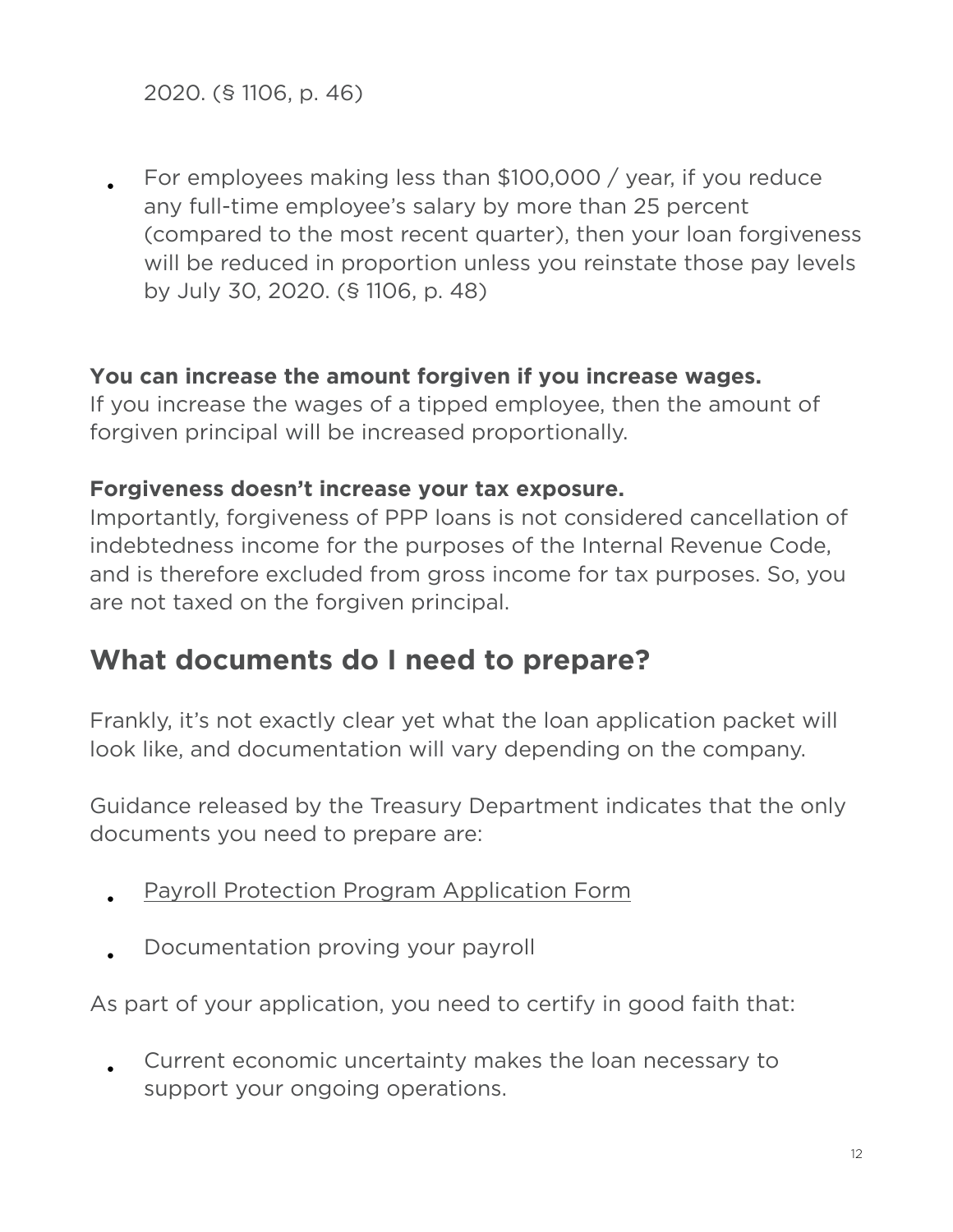- The funds will be used to retain workers and maintain payroll or to make mortgage, lease, and utility payments.
- You have not and will not receive another loan under this program.
- You will provide the lender documentation that verifies the number of full-time equivalent employees on payroll and the dollar amounts of payroll costs, covered mortgage interest payments, covered rent payments, and covered utilities for the eight weeks after getting this loan.
- Loan forgiveness will be provided for the sum of documented payroll costs, covered mortgage interest payments, covered rent payments, and covered utilities. Due to likely high subscription, it is anticipated that not more than 25% of the forgiven amount may be for non-payroll costs.
- All the information you provided in your application and in all supporting documents and forms is true and accurate. Knowingly making a false statement to get a loan under this program is punishable by law.
- You acknowledge that the lender will calculate the eligible loan amount using the tax documents you submitted. You affirm that the tax documents are identical to those you submitted to the IRS. And you also understand, acknowledge, and agree that the lender can share the tax information with the SBA's authorized representatives, including authorized representatives of the SBA Office of Inspector General, for the purpose of compliance with SBA Loan Program Requirements and all SBA reviews.

#### **How do I apply?**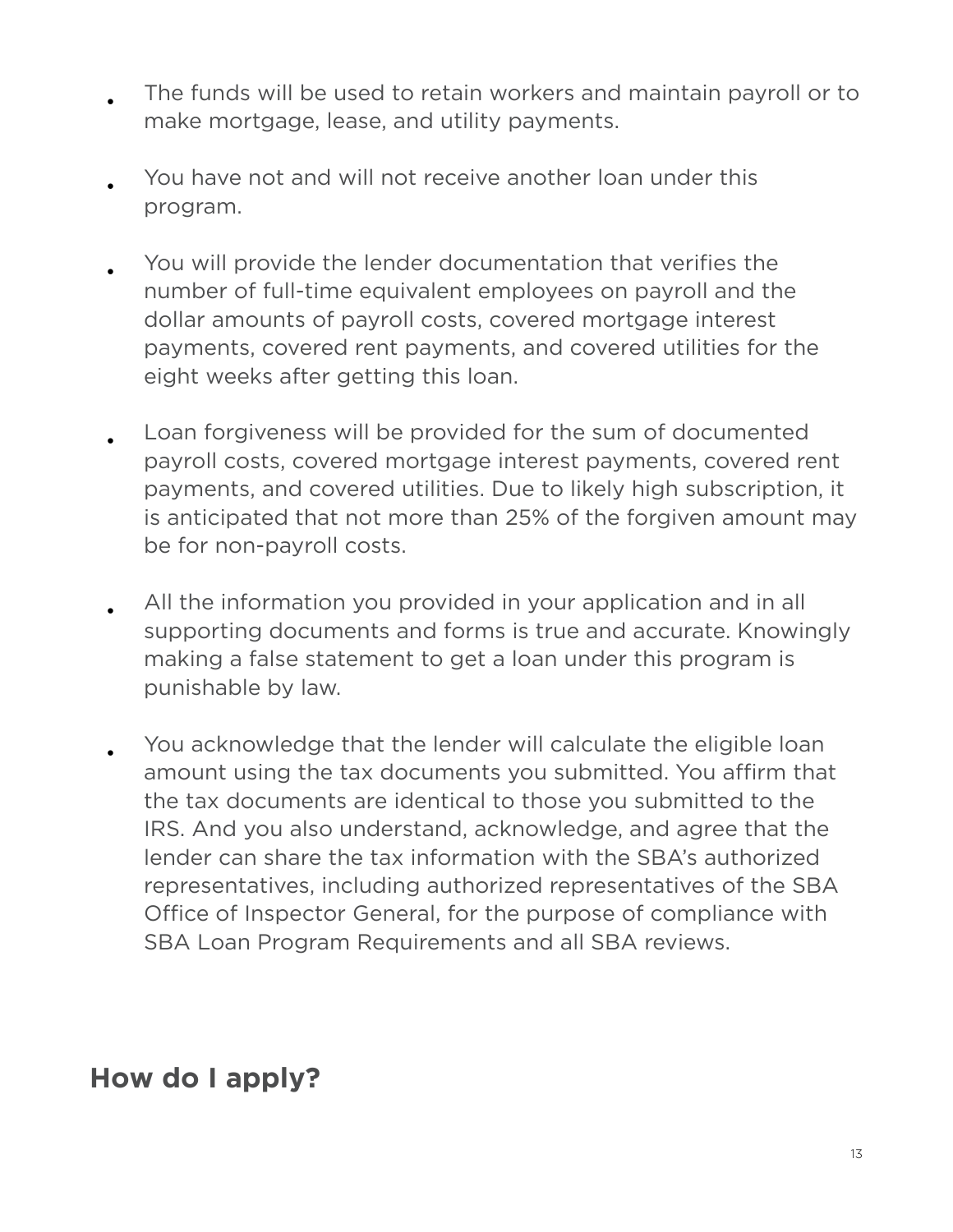The PPP program is administered through banks, not the SBA directly. Your current bank is likely an SBA lender. If you already have a relationship there that you like, it may be easiest to work with them. However, if you're looking for a bank, check out this list of the [100 most](https://www.sba.gov/article/2020/mar/02/100-most-active-sba-7a-lenders)  [active SBA lenders](https://www.sba.gov/article/2020/mar/02/100-most-active-sba-7a-lenders).

Starting April 3, 2020, small businesses and sole proprietorships can apply for and receive loans to cover their payroll and other certain expenses through existing SBA lenders.

Starting April 10, 2020, independent contractors and self-employed individuals can apply for and receive loans to cover their payroll and other certain expenses through existing SBA lenders.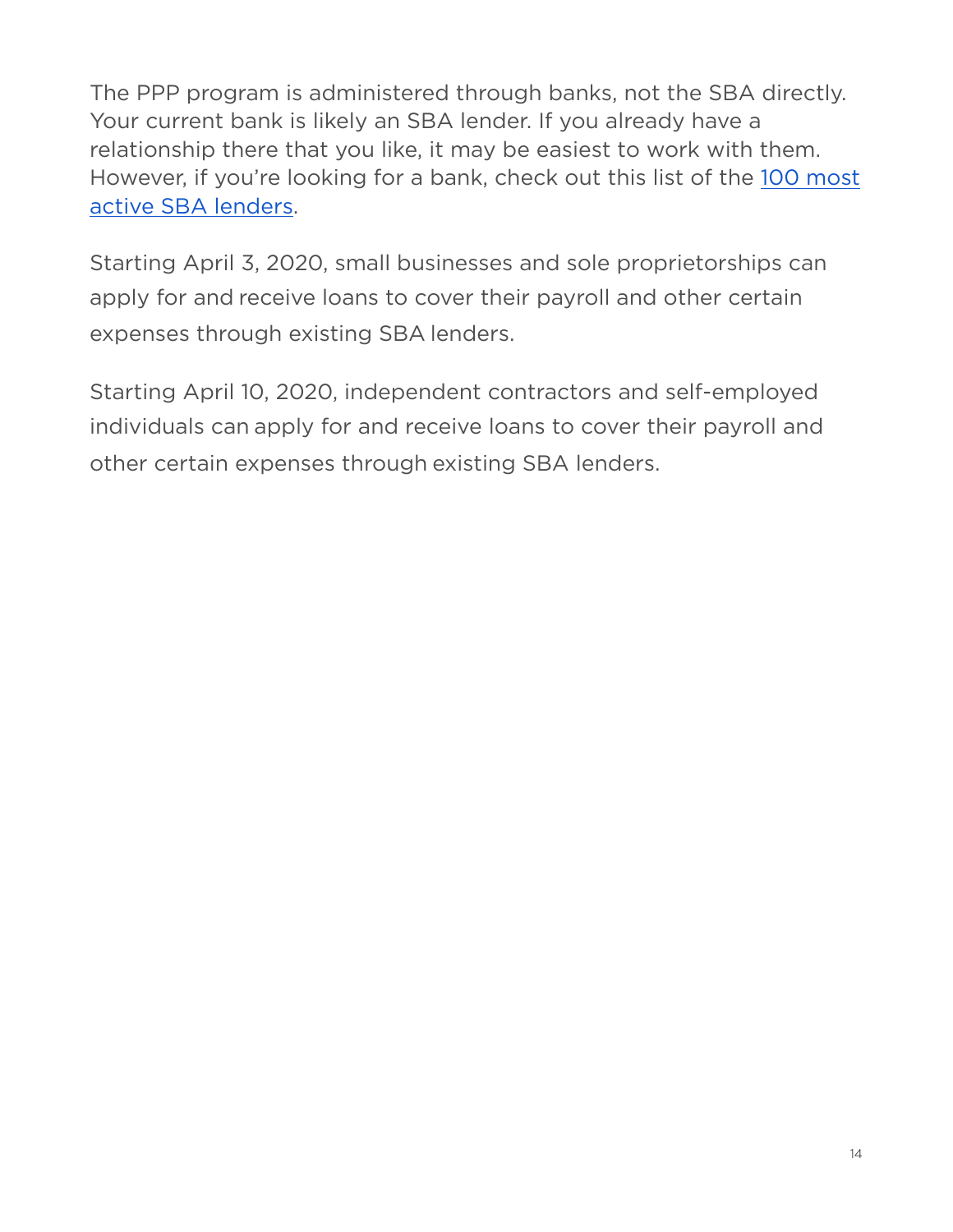# **ECONOMIC INJURY DISASTER LOANS (EIDL)**

It's worth noting that the SBA has always had a loan program to respond to disasters called [Economic Injury Disaster Loans](https://www.sba.gov/page/disaster-loan-applications) (EIDL). However, this is the first time it is being applied to a pandemic. In this case, the EIDL has been modified to make it more accessible and to allow for rapid deployment.

#### **Is my company eligible?**

If you are eligible under PPP, you're likely eligible for EIDL. In addition, the CARES Act expands eligibility to sole proprietorships, independent contractors, cooperatives under 500 employees, Employee Stock Ownership Plans under 500 employees and tribal small business concerns under 500 employees

In addition, typically, under EIDL, you would need to demonstrate:

- an acceptable credit history;
- an ability to repay the loan;
- location within a state or county that has received an economic injury disaster declaration;
- substantial economic injury as a result of the disaster;
- inability to obtain credit elsewhere;
- collateral for loans of more than \$25,000 (although the SBA often does not decline loans for such lack of collateral);
- a personal guarantee for loans of more than \$200,000; and
- Documentation (including an SBA Loan Application, IRS Form 4506T, complete copies of recent federal income tax returns,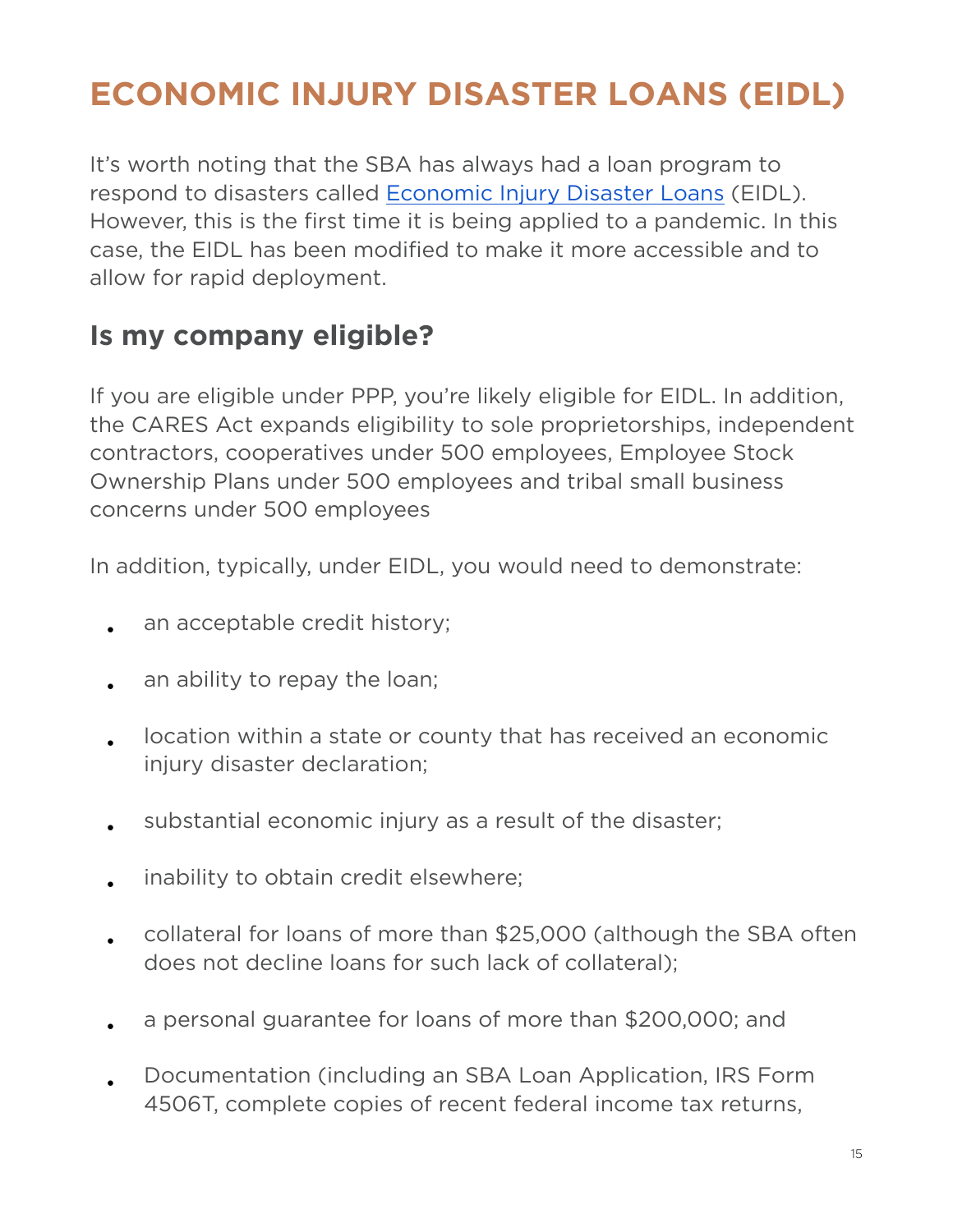schedule of liabilities, and personal financial statements for all owners).

However, the CARES Act waives the following requirements.

- requests for personal guarantees on loans of under \$200,000
- that the applicant has been in business for the one-year period before the disaster; However, the CARES Act still requires that the business has been in operation as of January 31, 2020;
- that the applicant be unable to obtain credit elsewhere;
- that the applicant provide the lender with tax returns—the lender may approve based solely on the applicant's credit score or other appropriate methods; and
- that the business must be located in a state or county that received an economic injury disaster declaration from the SBA.

#### **What are the terms of the loan?**

EIDL loans can go up to \$2 million and are designed to provide vital economic support to small business deals with a temporary loss of revenue. The interest rate is 3.75 percent for small businesses. The interest rate for non-profits is 2.75 percent. The SBA offers loans with long-term repayments in order to keep payments affordable, up to a maximum of 30 years. Terms are determined on a case-by-case basis, based upon each borrower's ability to repay. Repayment on loans can be deferred for up to one year, meaning the first repayment doesn't have to be made until one year after the official date of the loan. However, interest begins accruing from the date the loan was made.

Most significantly for borrowers seeking an immediate influx of funds, borrowers may receive a \$10,000 emergency advance within three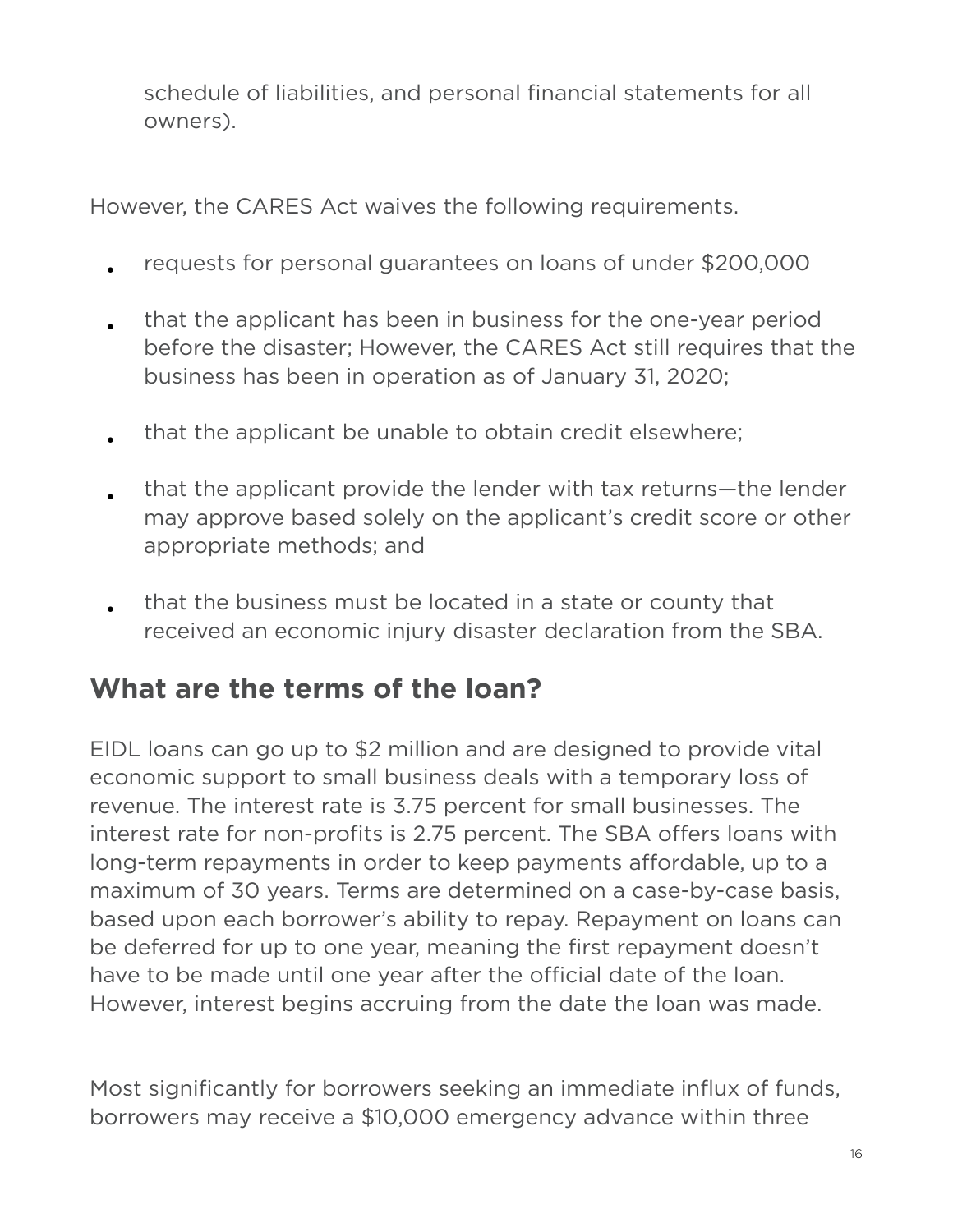days after applying for an EIDL grant. If the application is denied, the applicant is not required to repay the \$10,000 advance.

#### **How am I allowed to spend this money?**

These loans are a working capital loan. They may be used to pay fixed debts, payroll, accounts payable and other bills that can't be paid because of the disaster's impact.

The CARES Act seems to indicate that you may apply for an EIDL grant in addition to a loan under the PPP, so long as the loans are not used for the same purpose.

#### **Will this loan be forgiven?**

No. This is a key difference between PPP and EIDL. This is just a straightforward loan to help you get through. There are no forgiveness provisions.

What documents do I need to prepare?

Sole Proprietor Loan Application Documents

- [SBA Form 5C](https://disasterloan.sba.gov/ela/Documents/Disaster%20Home%20Loan%20Application%20(SBA%20Form%205c).aspx)
- [IRS Form 4506-T](https://disasterloan.sba.gov/ela/Documents/Request%20for%20Transcript%20of%20Tax%20Return%20(IRS%20Form%204506T).aspx?pt=Home&sp=1)

Business Loan Application Documents

- [SBA Form 5](https://disasterloan.sba.gov/ela/Documents/Disaster%20Business%20Loan%20Application%20(SBA%20Form%205).aspx)
- [SBA 159D](https://disasterloan.sba.gov/ela/Documents/Fee_Disclosure_Form_and_Compensation_Agreement_(159D).aspx)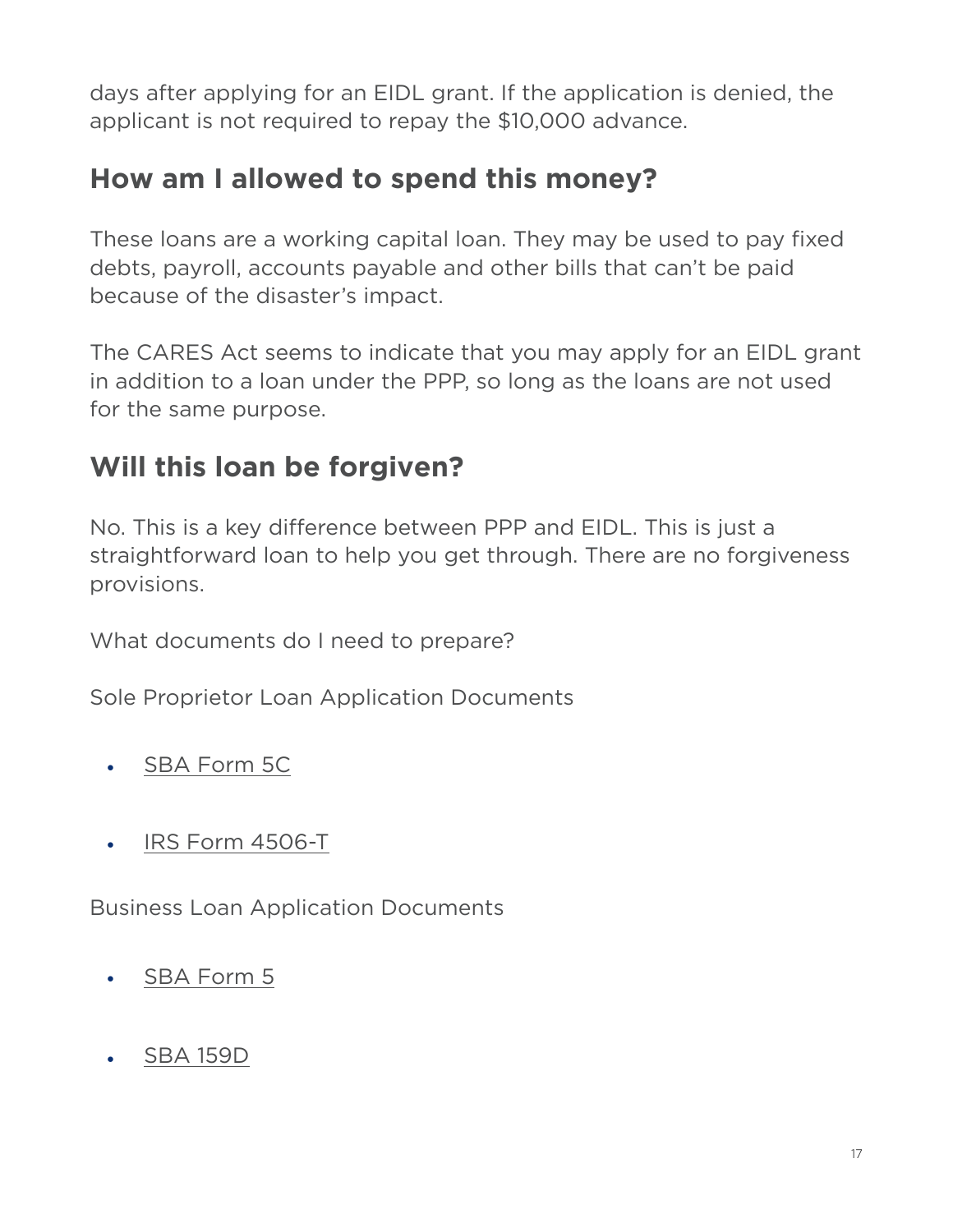- [SBA Form 1368](https://disasterloan.sba.gov/ela/Information/OMB_1368)
- [SBA Form 413D Personal Financial Statement](https://disasterloan.sba.gov/ela/Documents/Personal_Financial_Statement.aspx)
- [IRS Form 4506-T](https://disasterloan.sba.gov/ela/Documents/Request%20for%20Transcript%20of%20Tax%20Return%20(IRS%20Form%204506T).aspx?pt=Business&ff=true&sp=1)
- [SBA Form 2202 Schedule of Liabilities.](https://disasterloan.sba.gov/ela/Documents/Schedule_of_Liabilities.aspx)
- [EIDL Supporting Information \(P-019\)](https://disasterloan.sba.gov/ela/Documents/EIDL%20Supporting%20Information%20(P-019).pdf)

### **How do I apply?**

Unlike the PPP, which must be applied for through an SBA-approved credit union or bank, the EIDL application process is completed online at the [SBA](https://covid19relief.sba.gov/#/)  [website](https://covid19relief.sba.gov/#/). Business owners can call the SBA at 800-659-2955 for help with their application. At the time of this writing, we're hearing about sporadic crashes and delays on the website due to the surge in demand.

Currently, it can take up to three weeks for the SBA to approve a loan once an application is received. Once approved, funds can be disbursed within five days of receiving the loan closing documents.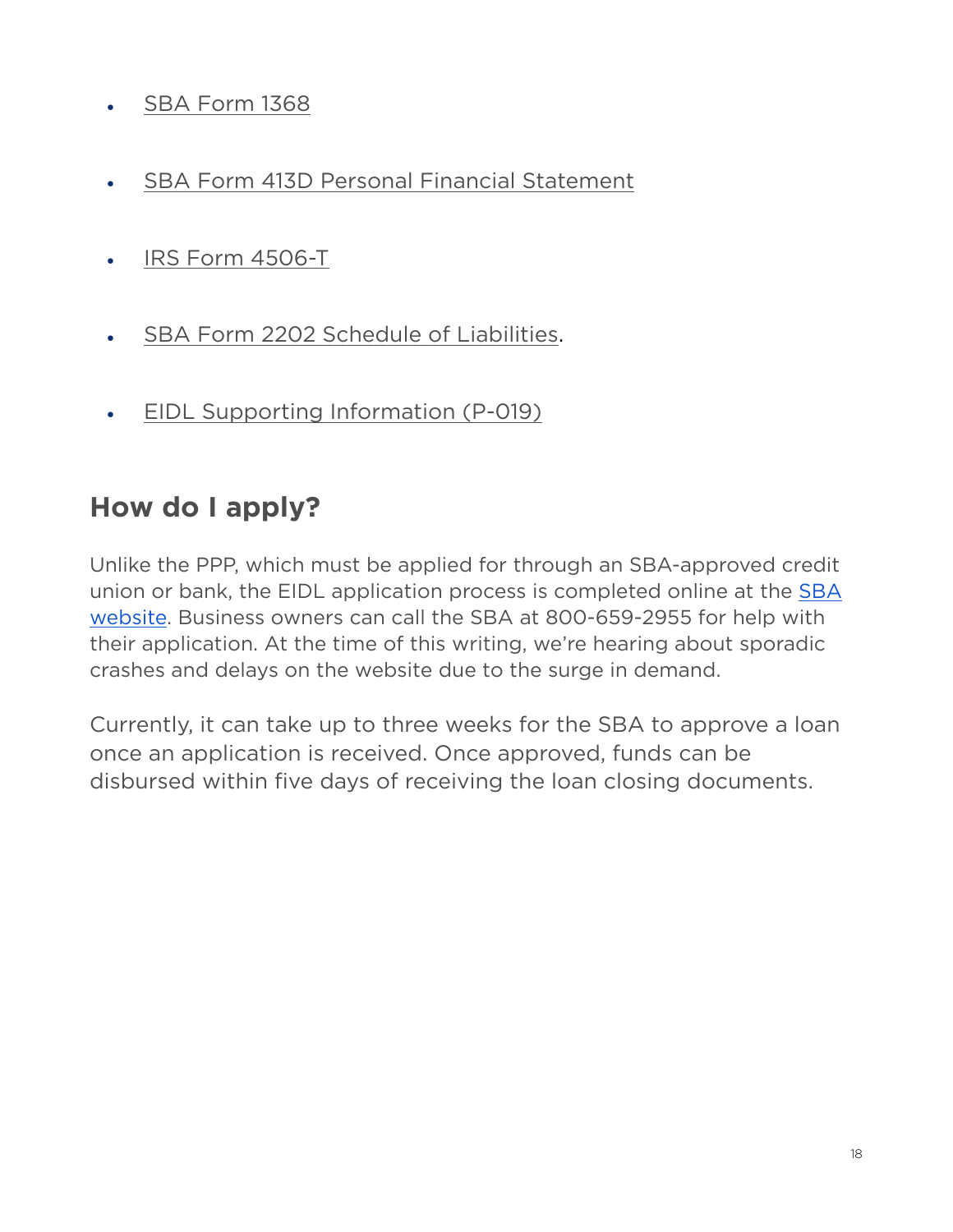# **Taxes**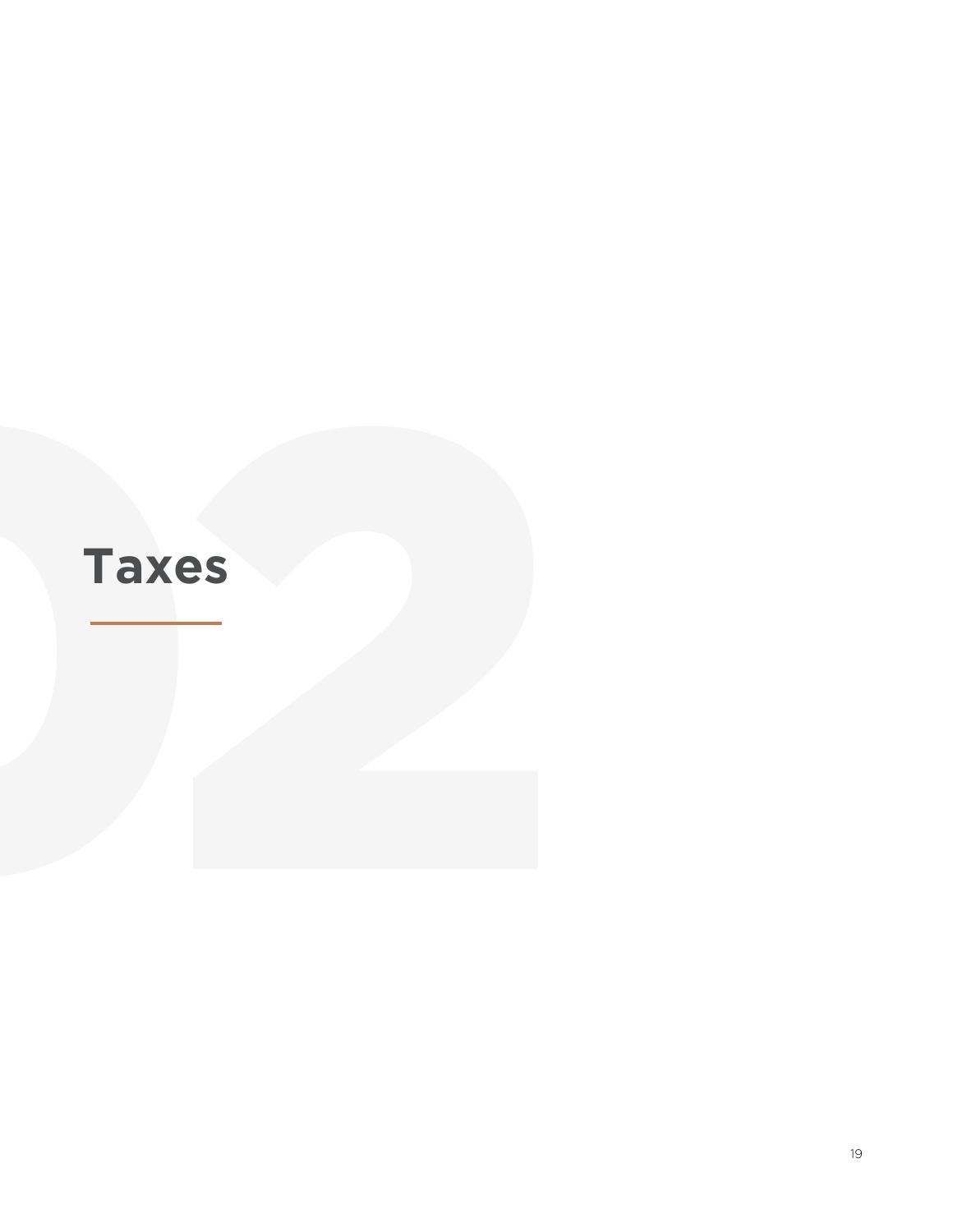# **INDIVIDUALS AND FAMILIES TAX**

### **Recovery Rebates**

The Recovery Rebate is money in the hands of individual taxpayers.

All individuals who are not dependents are eligible to receive a refundable credit of up to \$1,200 (\$2,400 for married filing joint taxpayers). The credit amount is then increased by up to \$500 for each child a taxpayer has under the age of 17. As a taxpayer's income begins to exceed a certain threshold, their potential rebate tax credit begins to phase out. Specifically, the credit is reduced by 5 percent of the adjusted gross income (AGI) that exceeds \$75,000 (\$150,000 for married filing joint and \$112,500 head of household filers).

The recovery rebate payments will be based on 2018 or 2019 income, and are mandated to be made "as soon as possible." The rebate will be reconciled based on 2020 income. If individuals are entitled to a higher rebate payment, they will receive credit upon 2020 tax filing. If an individual received too much in advanced rebate payment, it is not repaid.

It appears that the earliest these payments will be made is during May 2020. It is not yet clear where these payments will be made. Some solutions, which pose many questions, include depositing payments to accounts that were indicated as direct deposit accounts for prior tax refunds, or sending checks to the taxpayer's address on file.

# **Retirement Account Changes**

A taxpayer may withdraw up to \$100,000 for coronavirus-related purposes from individual retirement accounts (IRAs), employersponsored retirement plans, or a combination of both, in 2020 under special provisions below. Coronavirus-related purposes are broadly defined, and it seems clear that the Congressional intention is to make this provision widely available.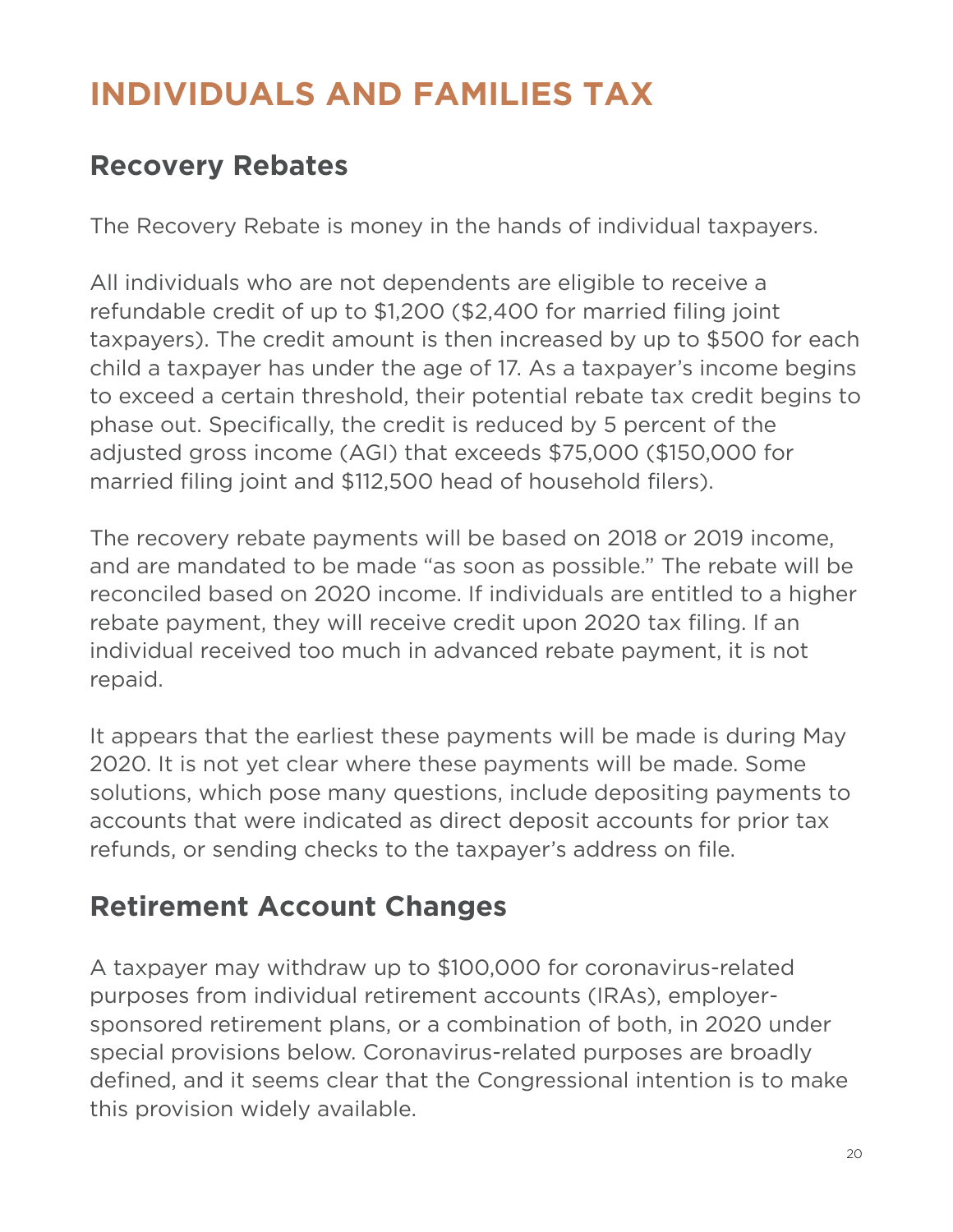The withdrawal amount will not be subject to 10 percent early withdrawal penalty after January 1, 2020. The early withdrawal penalty otherwise typically applies to individuals under age 59-½. The amount withdrawn will also not be subject to mandatory withholding requirements, which is otherwise typically 20 percent.

The coronavirus-related withdrawal will be taxed over a three-year period. The income from this withdrawal is split evenly over 2020, 2021 and 2022. A taxpayer can, however, elect to include all of the income from a coronavirus-related distribution in their 2020 income.

# **Enhanced Charitable Deductions**

Taxpayers who take the standard deduction are eligible to deduct up to \$300 of eligible cash contributions as an above-the-line deduction. This deduction is not available for taxpayers who itemize their deductions. This is a permanent change starting in tax year 2020. Qualified charitable contributions must be made in cash, and cannot be used to fund either donor-advised funds (DAFs) or 509(a)(3) "supporting organizations."

In addition, a taxpayer's below-the-line qualified charitable contribution deduction is not limited to the typical cap—50% of their AGI—in 2020. Taxpayers can deduct 100 percent of qualified charitable contributions below-the-line.

# **Student Loan Payments**

Required payments on federal (not private) student loans are suspended through September 30, 2020. During this time, no interest will accrue on this debt. Payments will continue unless individuals take proactive measures to contact their loan provider and pause payments.

This period of time will continue to count toward any loan forgiveness programs, such as the Public Service Loan Forgiveness program. If you intend to qualify for a loan forgiveness program, you should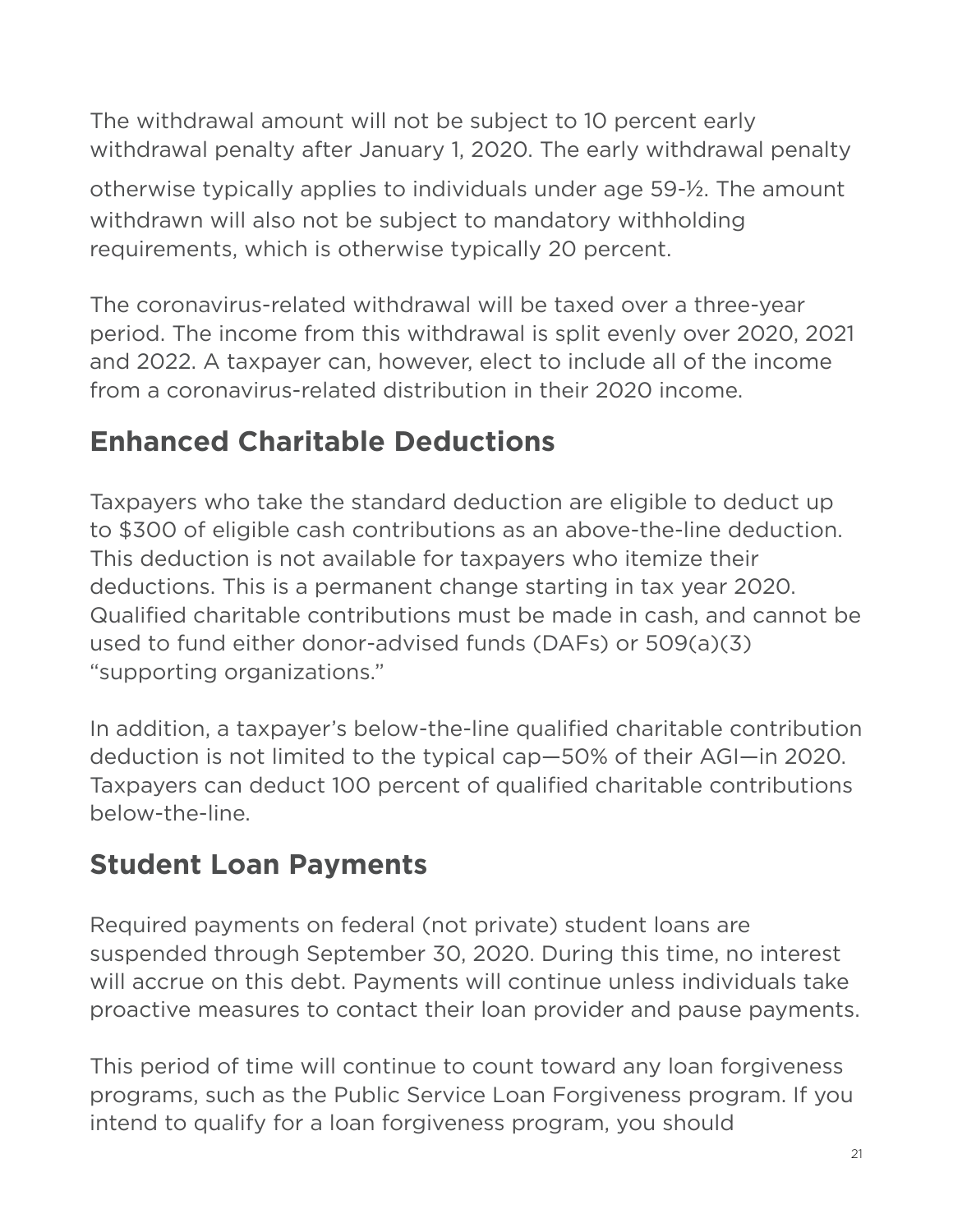immediately pause any payments, so that you are not paying down debt that will ultimately be forgiven.

All involuntary debt collections are suspended through September 30, 2020, including reduction of a tax refund due to delinquent student loan payments. Taxpayers who have student debt, are delinquent on payments and would normally be subject to a reduction of their tax refund have an incentive to file their tax returns early, so that the refund is processed before this relief expires.

# **Individual Healthcare Provisions**

The definition of qualified medical expenses for tax purposes has been expanded to include over-the-counter medications and menstrual care products. Tax-free funds from qualified medical vehicles such as health savings accounts (HSAs), medical savings accounts (MSAs) and flexible spending accounts (FSAs) may be used to pay for these expenses.

# **Unemployment Compensation Benefits**

Unemployment compensation benefits have been significantly expanded by the CARES Act. Covered individuals now include those who are otherwise ineligible for regular unemployment compensation or have exhausted regular unemployment compensation. Covered individuals also include self-employed individuals, those seeking parttime employment or without sufficient work history.

Covered individuals do not include those who have the ability to telework with pay, or those who receive paid sick leave or other paid leave benefits, regardless of whether the individual otherwise meets the qualifications to receive pandemic unemployment assistance. Covered individuals are eligible to receive the amount that would have been payable under the unemployment compensation law of their state of employment.

Unemployment benefits have a duration limit of up to 39 weeks for new assistance. Regular unemployment assistance is extended by 13 weeks through December 31, 2020 for individuals who are nearing the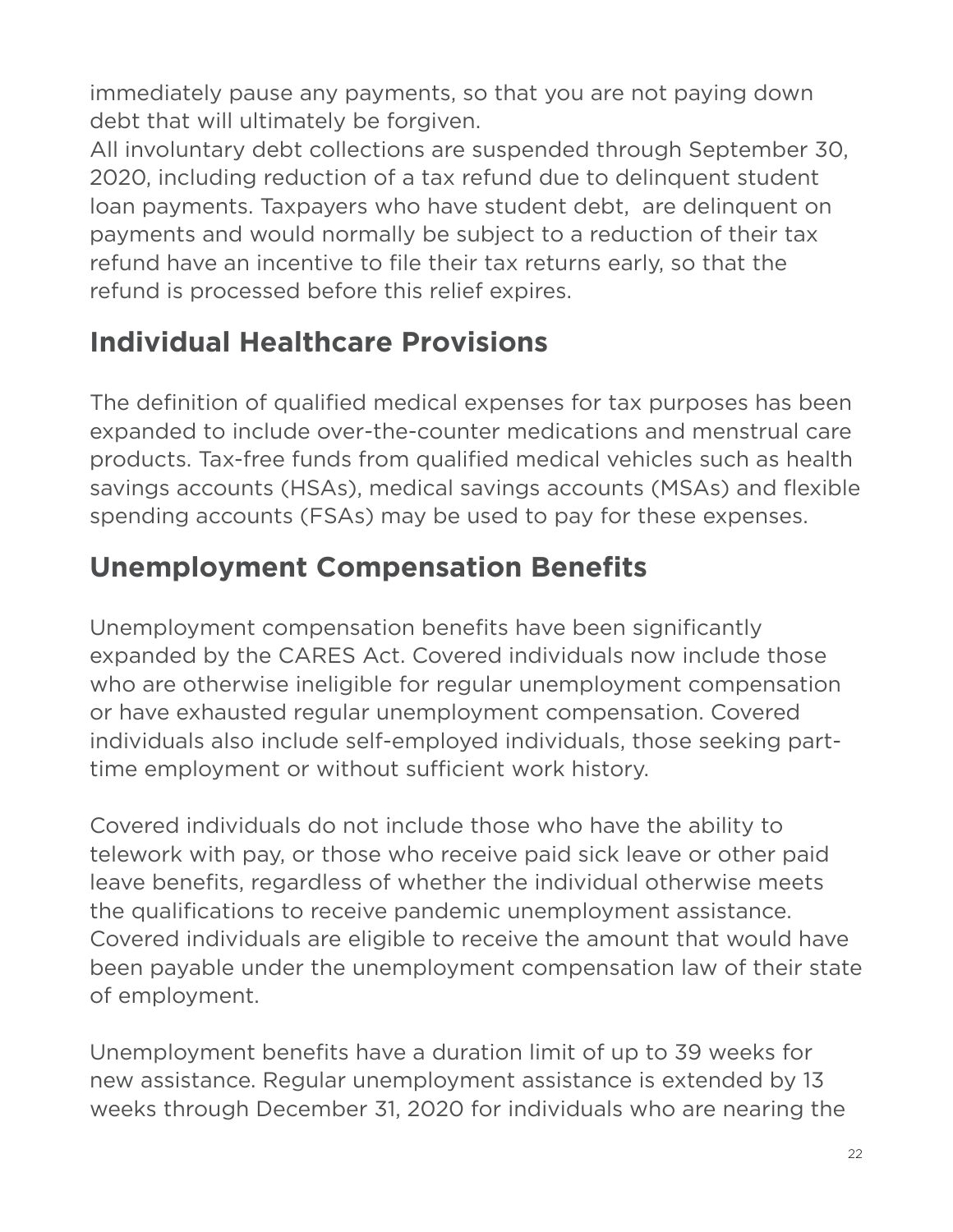deadline of their unemployment benefits. The one-week elimination (waiting) period may be reduced depending on the state, and individuals may be eligible to begin receiving unemployment benefits immediately.

Covered individuals are entitled to receive an additional \$600 payment per week, above what state unemployment compensation law already provides. The additional \$600 weekly payment is available from the date that the applicable state enters into an agreement with the federal government until July 31, 2020 (i.e. four months maximum).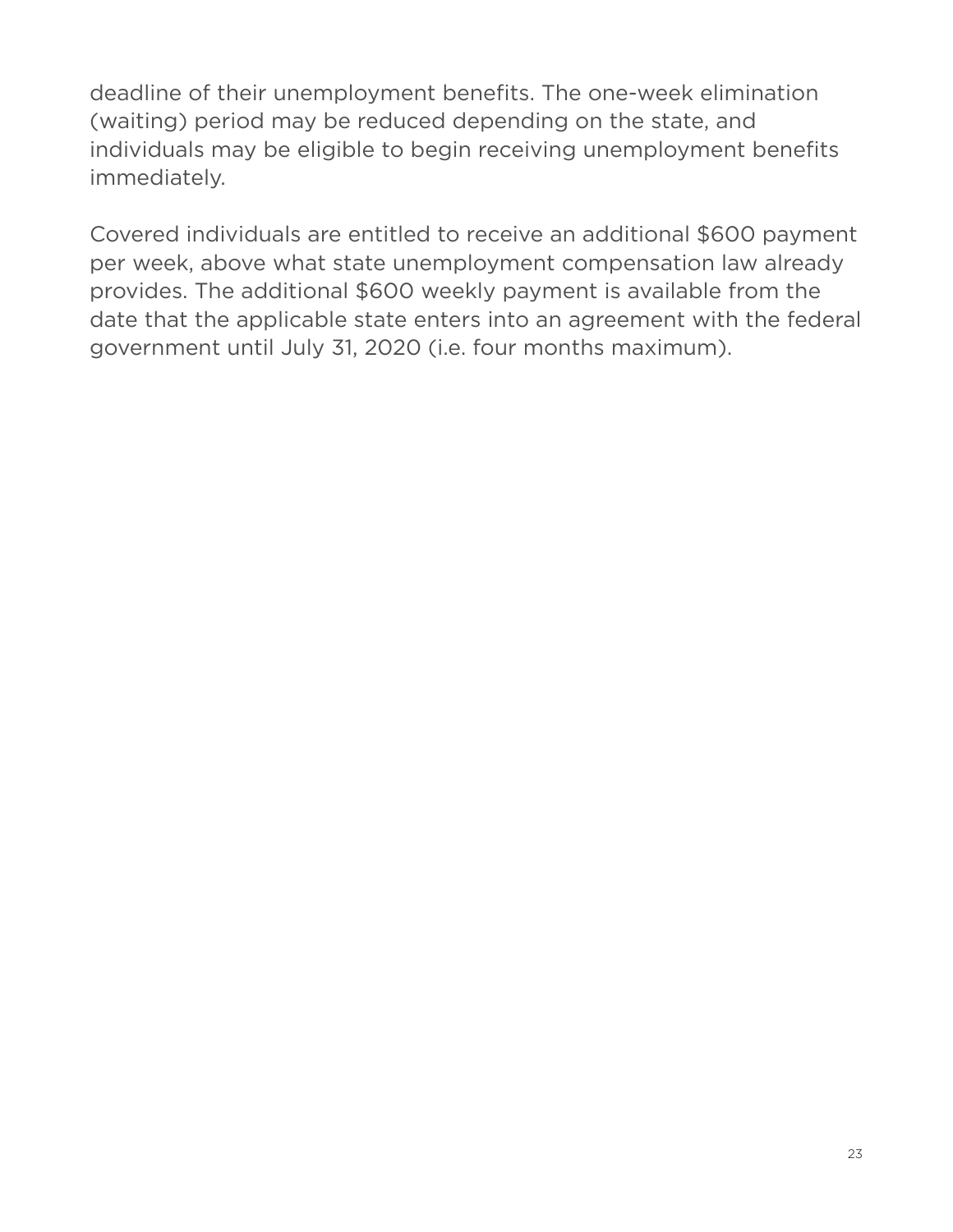# **BUSINESS TAX**

#### **Employee Retention Tax Credit**

Up to 50 percent of qualified wages paid between March 13, 2020 and December 31, 2020 are eligible for the employee retention tax credit related to COVID-19. The credit is limited to \$10,000 of wages per employee per quarter.

The business will need to prove that it has been economically harmed due to the coronavirus. In order to qualify, the business must have been fully or partially shut down due to COVID-19 or have gross income that is 50 percent less than the same quarter in the prior year. Businesses who use the SBA loan assistance under  $7(a)$  / PPP will be ineligible for the credit.

The business will continue to qualify for the credit until the earlier of:

• December 31, 2020;

or

- The sooner of:
	- a quarter without a government-required suspension of operations; or
	- gross revenue from the current quarter exceeds 80 percent gross revenue from the same calendar quarter in 2019.

#### **Deferment of Employer Payroll Taxes**

Employers and self-employed taxpayers can defer the employer's portion of the social security tax (6.2 percent).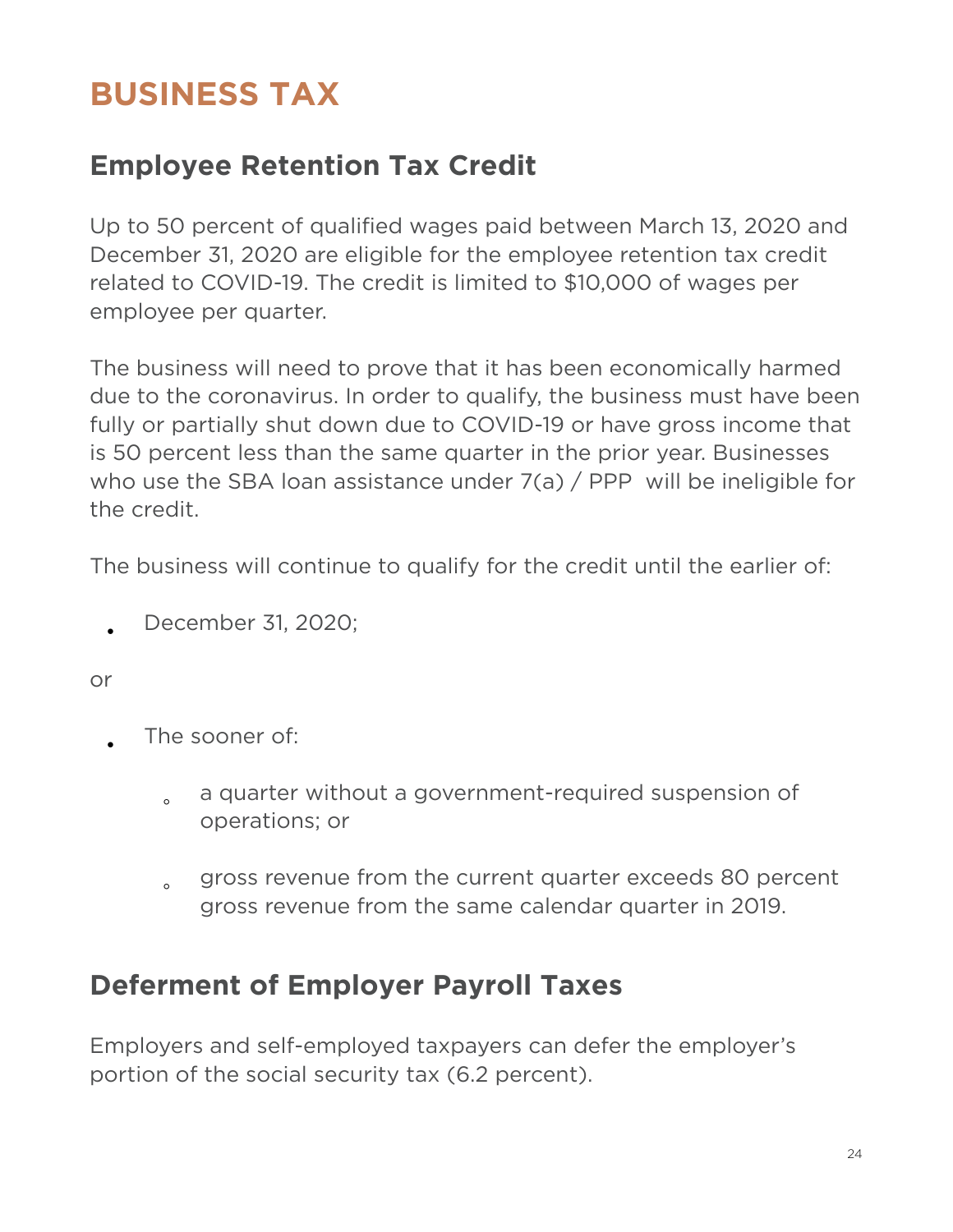Payroll tax deferral period begins on March 27, 2020 and ends on December 31, 2020. Deferred payroll taxes are to be repaid in equal payments by December 31, 2021 and December 31, 2022, with the exception of employers who have debt forgiven under the Section 7(a) of the Small Business Act / PPP.

Getting a PPP loan may prevent an employer from qualifying for these delayed payroll tax provisions. For self-employed individuals, getting a PPP loan does not appear to preclude them from deferring the employer portion of the social security tax.

Note that this is a deferment, not a forgiveness. Companies will still have to pay them, just later.

# **Employee Education Assistance and Student Loans**

Student loan payments made by employers on behalf of their employees are typically included in taxable compensation to employees. Under the CARES Act, such payments are deductible to the business and exempt from tax to the employee, up to \$5,250 from the date of the enactment of the CARES Act until December 31, 2020.

#### **Expanded Net Operating Loss Deduction**

Net Operating Loss (NOL) rules have been amended for most businesses. Historically, NOLs were allowed to be carried back for two years and carried forward for 20 years. Now, NOLs are to be carried forward indefinitely, beginning in 2018, and offset up to 80 percent of taxable income.

The CARES Act amended the rules, allowing NOLs arising in taxable years 2018, 2019 and 2020 to be carried back 5 years. NOLs can now offset 100 percent of taxable income for tax years 2018, 2019 and 2020. The effective date of the "80% NOL limitation" rule enacted in December 2017 is changed to be effective for tax years beginning in 2021.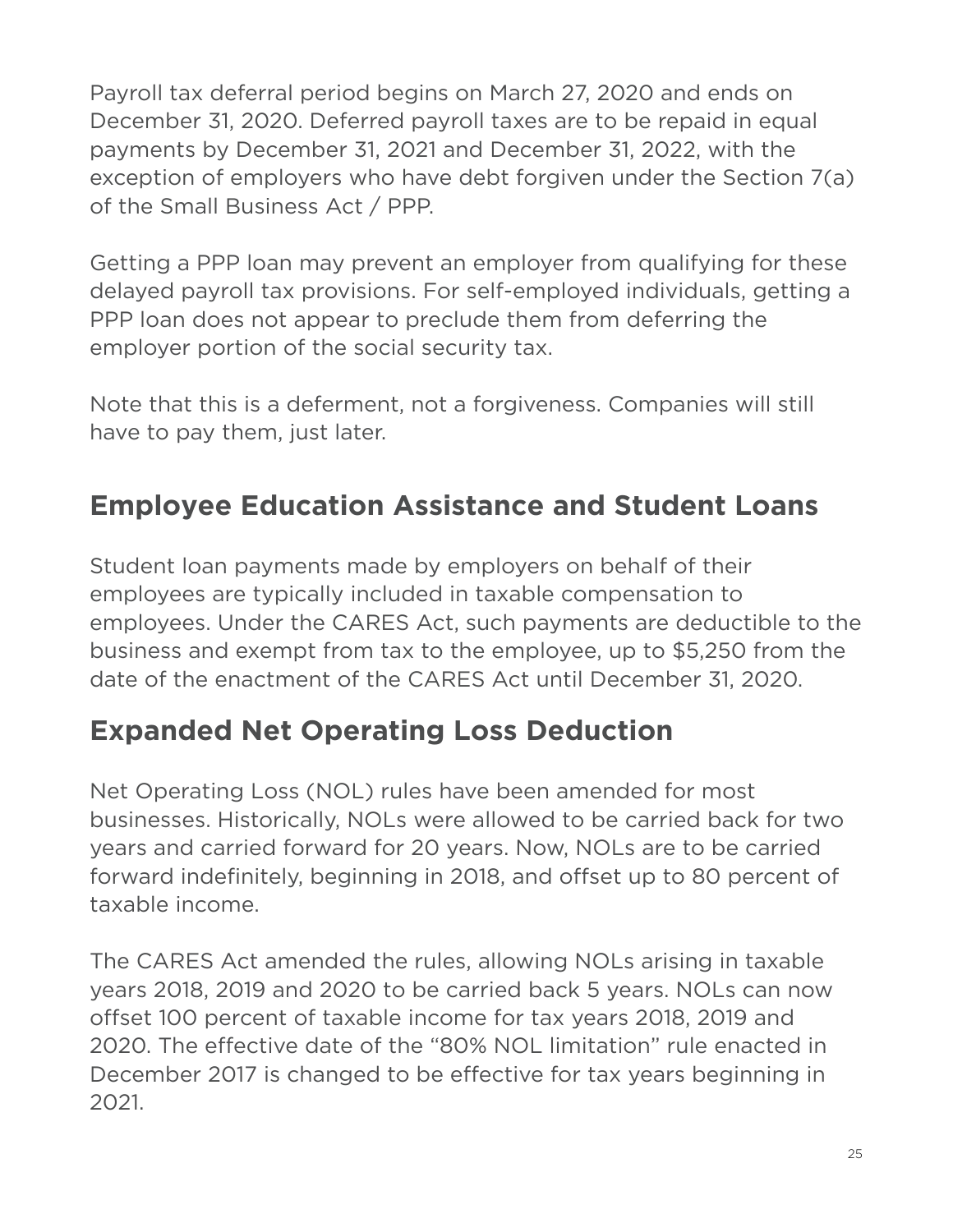# **Repeal of Excess Business Loss Rules**

The excess business loss limitation has been repealed for self-employed individuals and owners of pass-through businesses for tax years 2018– 2020. In addition, a TCJA technical correction excluded income and expenses from being in the trade or business of an employee from the excess business loss calculation.

### **Qualified Tenant Improvement Bonus Depreciation**

A 15-year MACRS life and 100 percent bonus depreciation now apply to qualified improvement property (QIP). QIP is any improvement to the interior of a non-residential building after the building was placed in service, other than elevators, escalators, building enlargements or changes to the building's internal structural framework. If the alternative depreciation system (ADS) is used, because the real property business elected out of §163(j), for example, then QIP has a 20-year recovery period and is not eligible for bonus depreciation. The bill would fix this retroactively so that businesses, especially in the hospitality industry, will be able to utilize bonus depreciation and write off immediate costs associated with improving facilities instead of having to depreciate them over a 39-year period.

# **AMT Credit Refunds**

Historically, corporate alternative minimum tax (AMT) credits were refundable over several years with any remaining credits fully deductible in 2021. The corporate AMT credit is now 50 percent refundable in 2018 with any remaining balance fully refundable in 2019. Additionally, an election can be made applying 100 percent of the AMT credit to 2018 taxes.

### **Net Interest Deduction Limitation**

The net interest deduction limitation, which currently limits businesses' ability to deduct interest paid on their tax returns to 30 percent of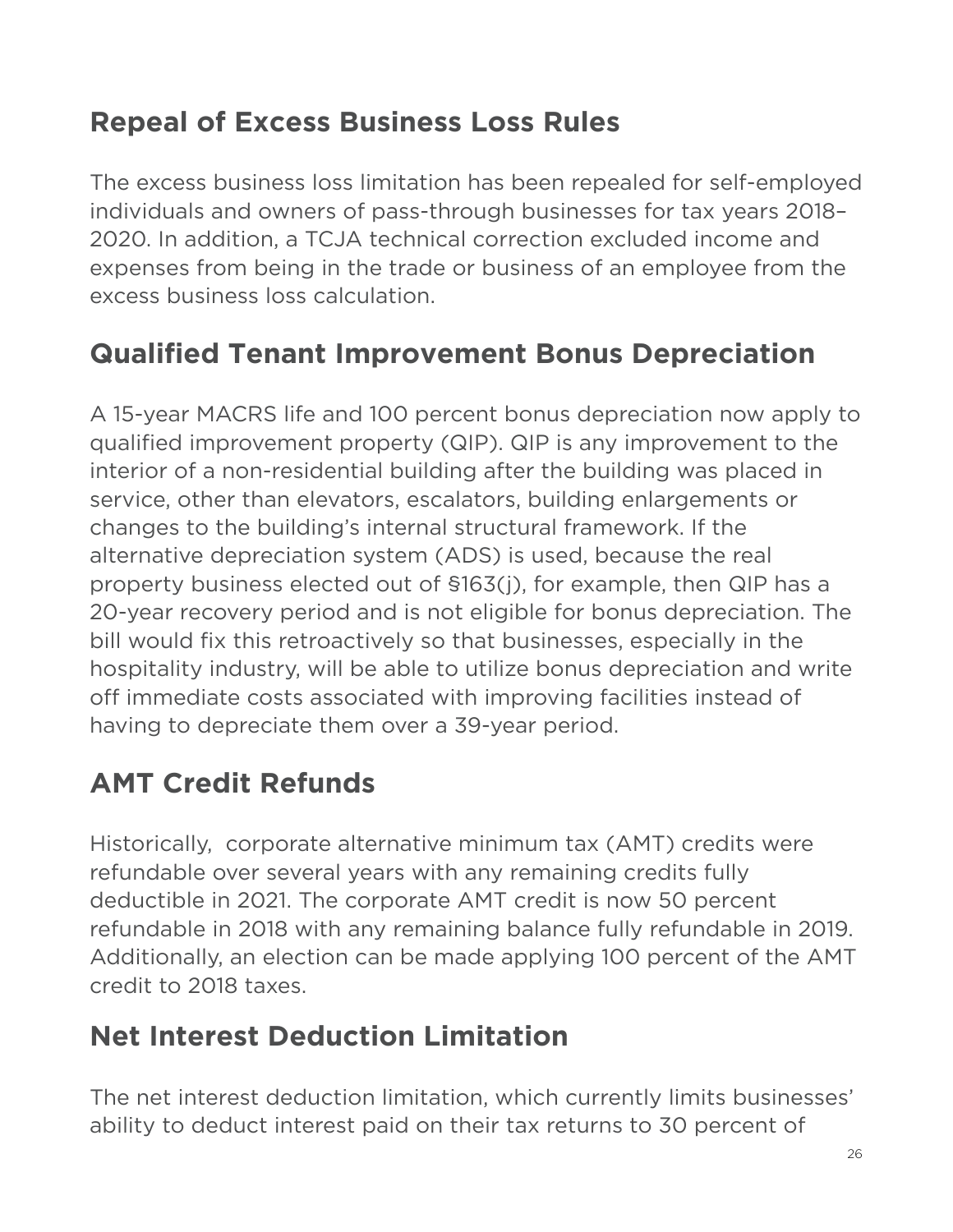earnings before interest, tax, depreciation and amortization (EBITDA), has been expanded to 50 percent of EBITDA for 2019 and 2020. This will help businesses increase liquidity if they have debt or must take on more debt during the crisis.

## **Excise Taxes Temporarily Suspended**

The excise tax applied on alcohol used to produce hand sanitizer is temporarily suspended for tax year 2020. Aviation excise taxes are suspended until January 1, 2021.

## **Charitable Contributions**

Historically, a C corporation's charitable contribution deduction generally was limited to 10 percent of its taxable income. Now, a C corporation is entitled to deduct qualified contributions of up to 25 percent of its taxable income.

The contribution must be made during the 2020 calendar year. If a taxpayer makes qualified contributions in excess of the amount that the taxpayer is entitled to deduct, the taxpayer may carry over the excess contributions to succeeding taxable years, subject to generally applicable charitable contribution carryforward limitations.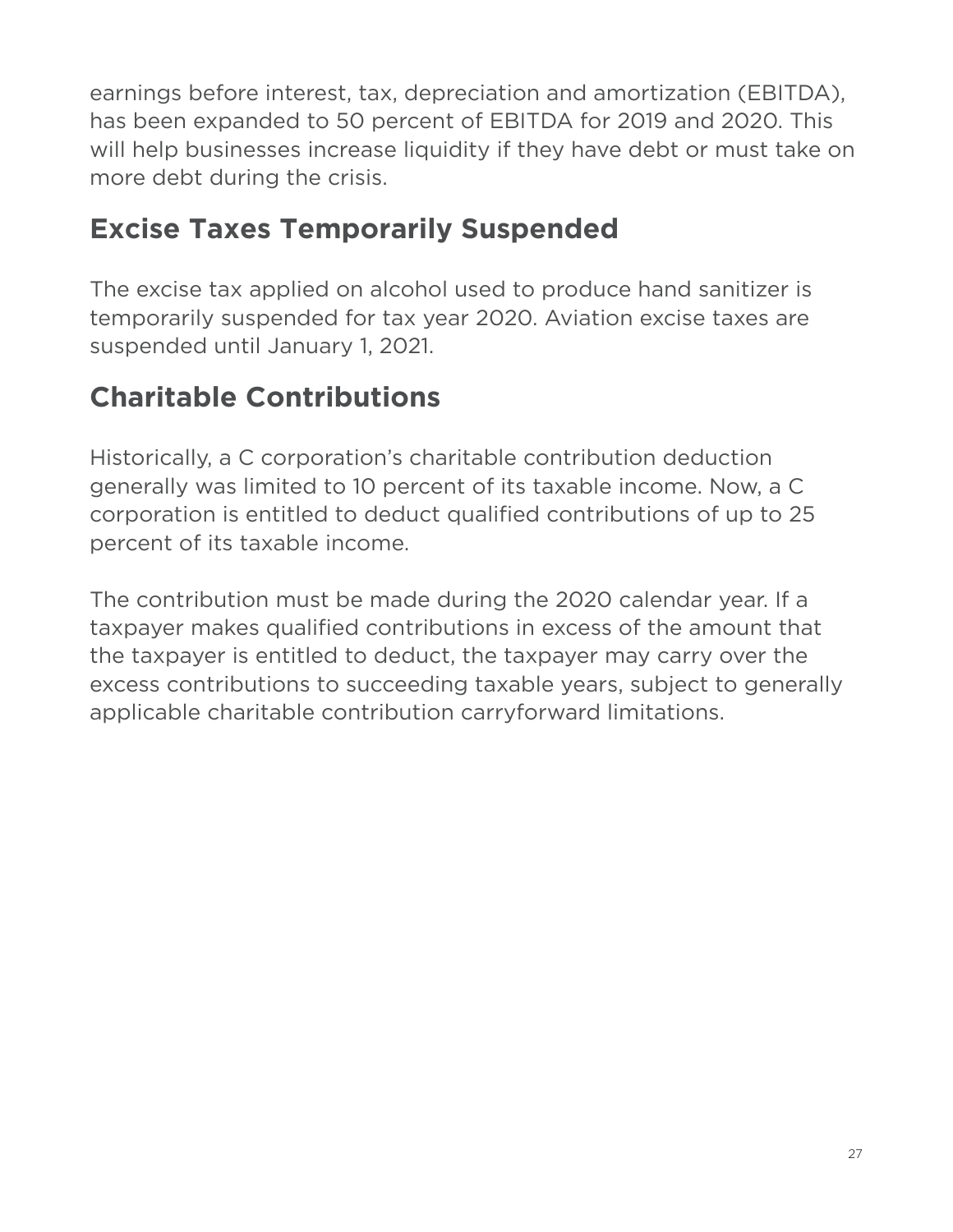# **Legal**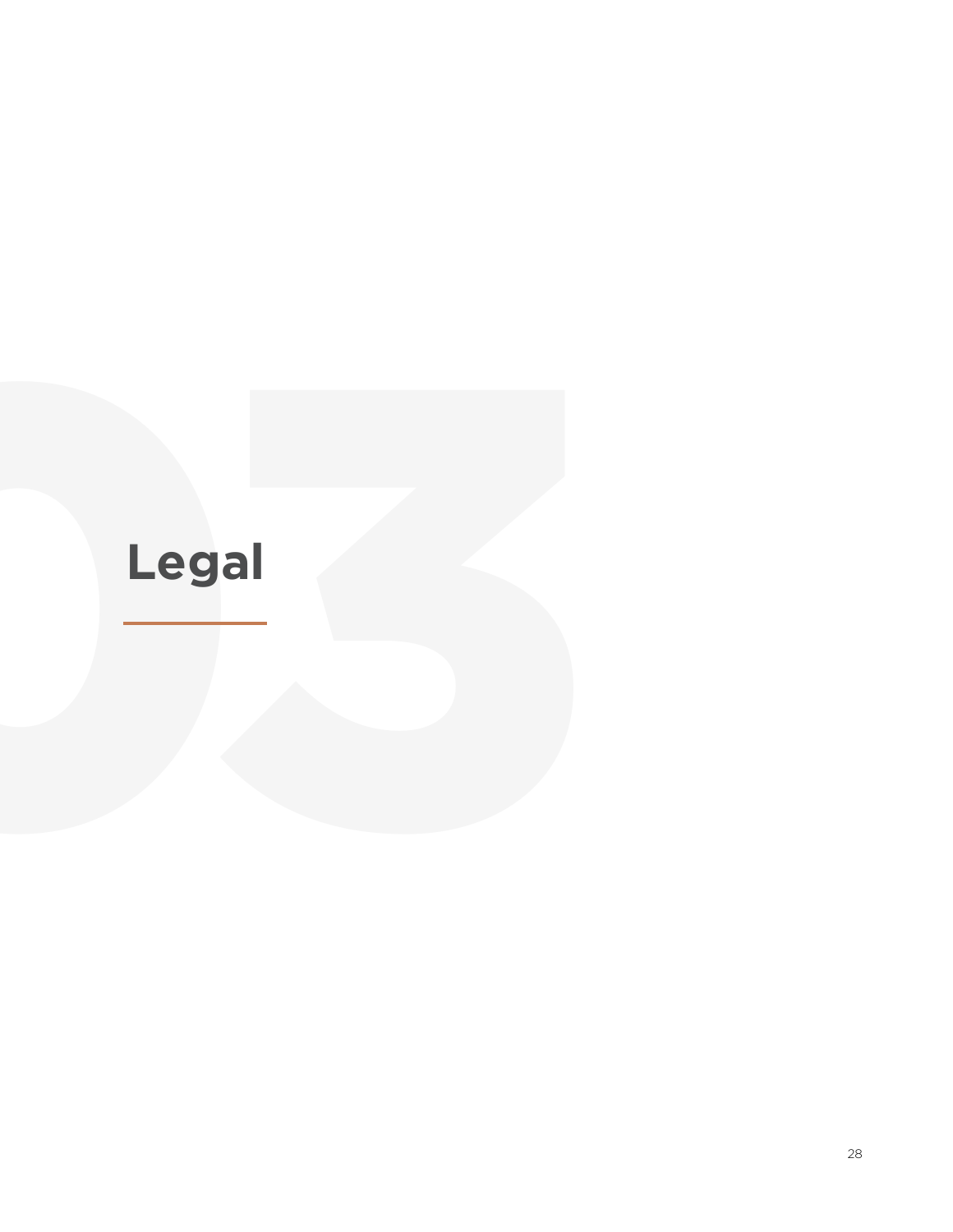# **EMPLOYMENT**

#### **Federal Sick Leave Updates**

Emergency Family Medical Leave Expansion Act (E-FMLA) amends the FMLA to require employers with 500 or fewer employees to provide paid leave to employees with a "qualifying need related to a public health emergency." The Act specifically limits the "public health emergency" to an emergency based on COVID-19 declared by federal, state or local authority. A qualifying need for leave is limited under the E-FMLA to an employee's inability to work or telework due to the need to care for a son or daughter under the age of 18 because the school or place of care has been closed, or the childcare provider of the employee's son or daughter is unavailable due to a public health emergency.

Employers are not required to pay employees for the first 10 days of leave; however, employees may elect to substitute any accrued vacation leave, personal leave, or medical or sick leave already provided by the employer or required by state law for the first 10 days. Beginning on day 11, employees must receive no less than two-thirds of their regular rate of pay for the number of hours they are normally scheduled to work, for up to 20 additional days. E-FMLA paid leave is capped at \$200 per day and \$10,000 in the aggregate. The formula for calculating the E-FMLA rate varies for employees who work part-time or have fluctuating schedules.

Employees taking E-FMLA leave are generally entitled to the same restoration rights provided by the FMLA. They must be restored to the same position they held when the leave began, or to an equivalent position with equivalent employment benefits, pay, and other terms and conditions of employment. Employers with less than 25 employees may be excluded from the E-FMLA restoration requirements by meeting strict conditions.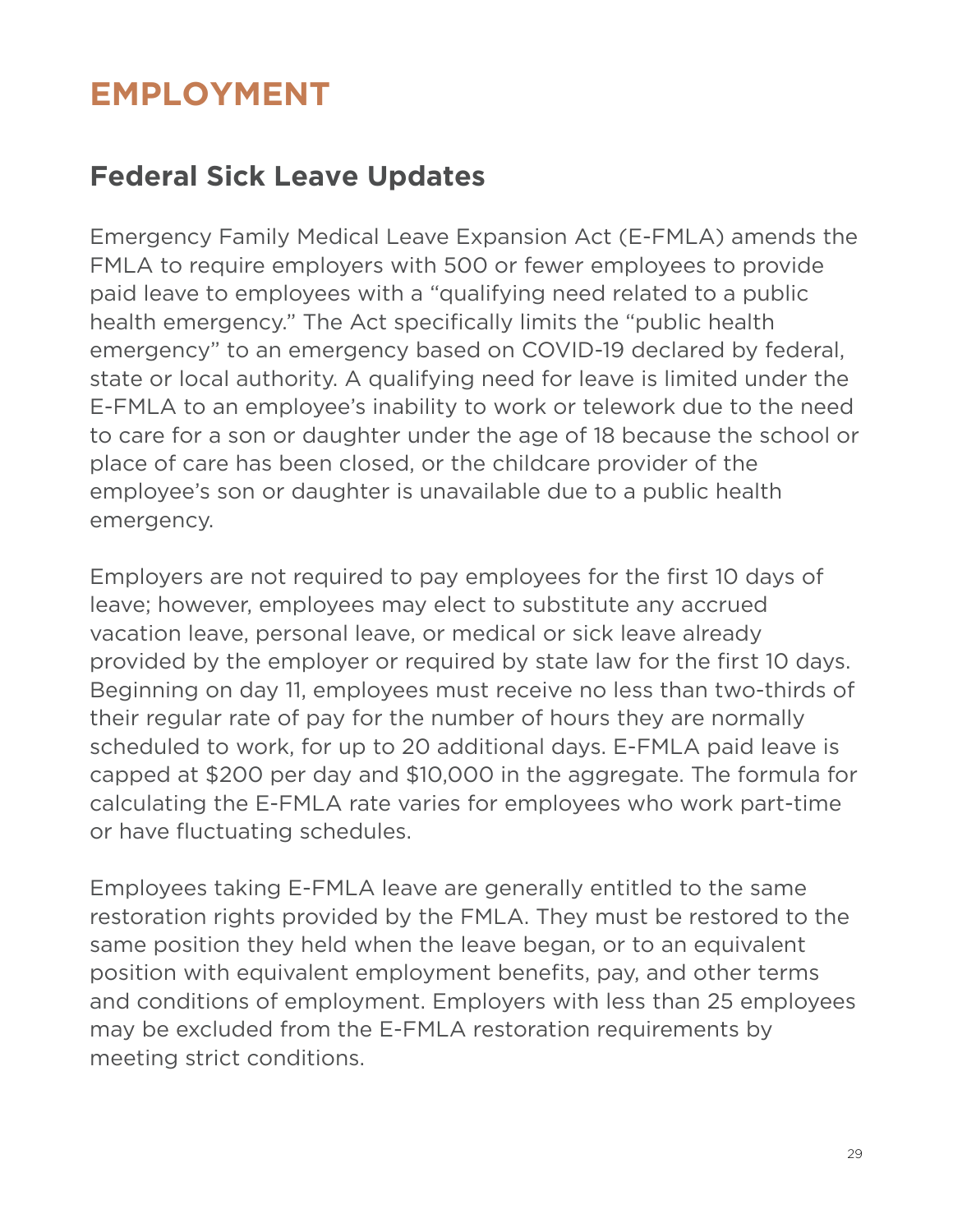Emergency Paid Sick Leave Act (EPSLA) provides paid sick leave to employees unable to work or telework for any of the following six qualifying reasons:

- 1. The employee is subject to a federal, state or local quarantine isolation order related to COVID-19;
- 2. A healthcare provider advised the employee to self-quarantine due to COVID-19 related concerns;
- 3. The employee is experiencing symptoms of COVID-19 and seeks a medical diagnosis;
- 4. The employee is caring for an individual who is subject to an order described in subparagraph (1) or has been advised as described in subparagraph (2);
- 5. The employee is caring for a son or daughter of such employee if the school or place of care of the son or daughter has been closed, or the childcare provider of such son or daughter is unavailable, due to COVID-19 precautions; and
- 6. The employee is experiencing any other substantially similar conditions specified by the Secretary of Health and Human Services in consultation with the Secretary of the Treasury and the Secretary of Labor.

Full-time employees are entitled to 80 hours of paid sick leave, while part-time employees are entitled to the equivalent of an average of hours worked over two weeks. Leave under EPSLA is paid, and employees cannot be required to use any other paid leave provided by the employer before using their paid sick leave under the Act. Employees are entitled to their regular rate of pay. However, the recovery is capped at \$511 per day and \$5,110 in the aggregate for leave related to the employee being subject to a quarantine or isolation order, the employee being advised by a healthcare provider to self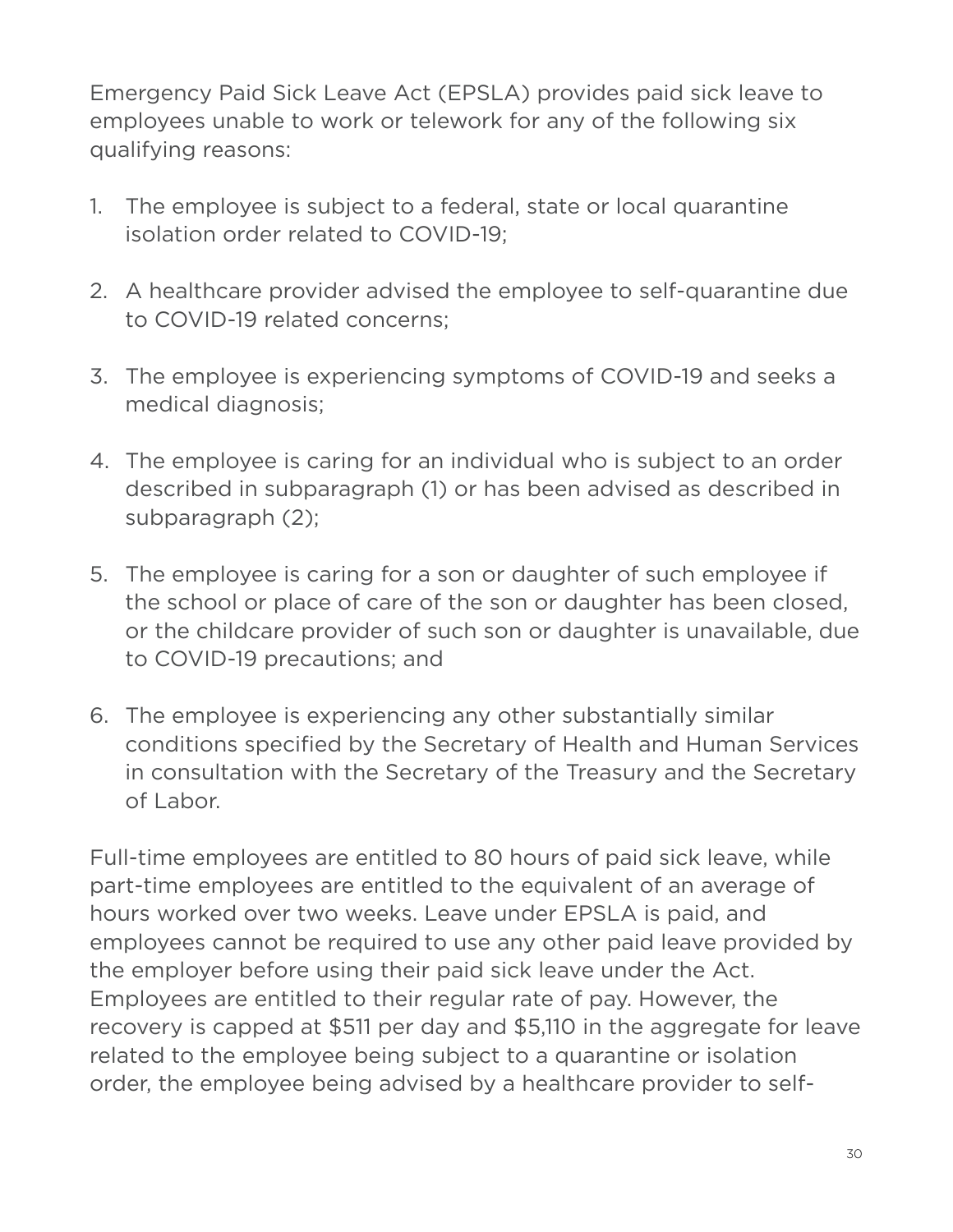quarantine, and the employee experiencing symptoms of COVID-19 and seeking a medical diagnosis.

While still entitled to their regular rate of pay, the employee's recovery is capped at \$200 per day and \$2,000 in the aggregate when:

- 1. Employees use their paid sick leave to care for an individual subject to a quarantine or isolation order; or
- 2. Has been advised by a healthcare provider to self-quarantine to care for a son or daughter due to COVID-19 precautions by the school, or place of childcare is closed; or
- 3. The childcare provider is unavailable due to COVID-19 precautions; or
- 4. The employee's experiencing any other substantially similar conditions specified by the Secretary of Health and Human Services, in consultation with the Secretary of the Treasury and the Secretary of Labor.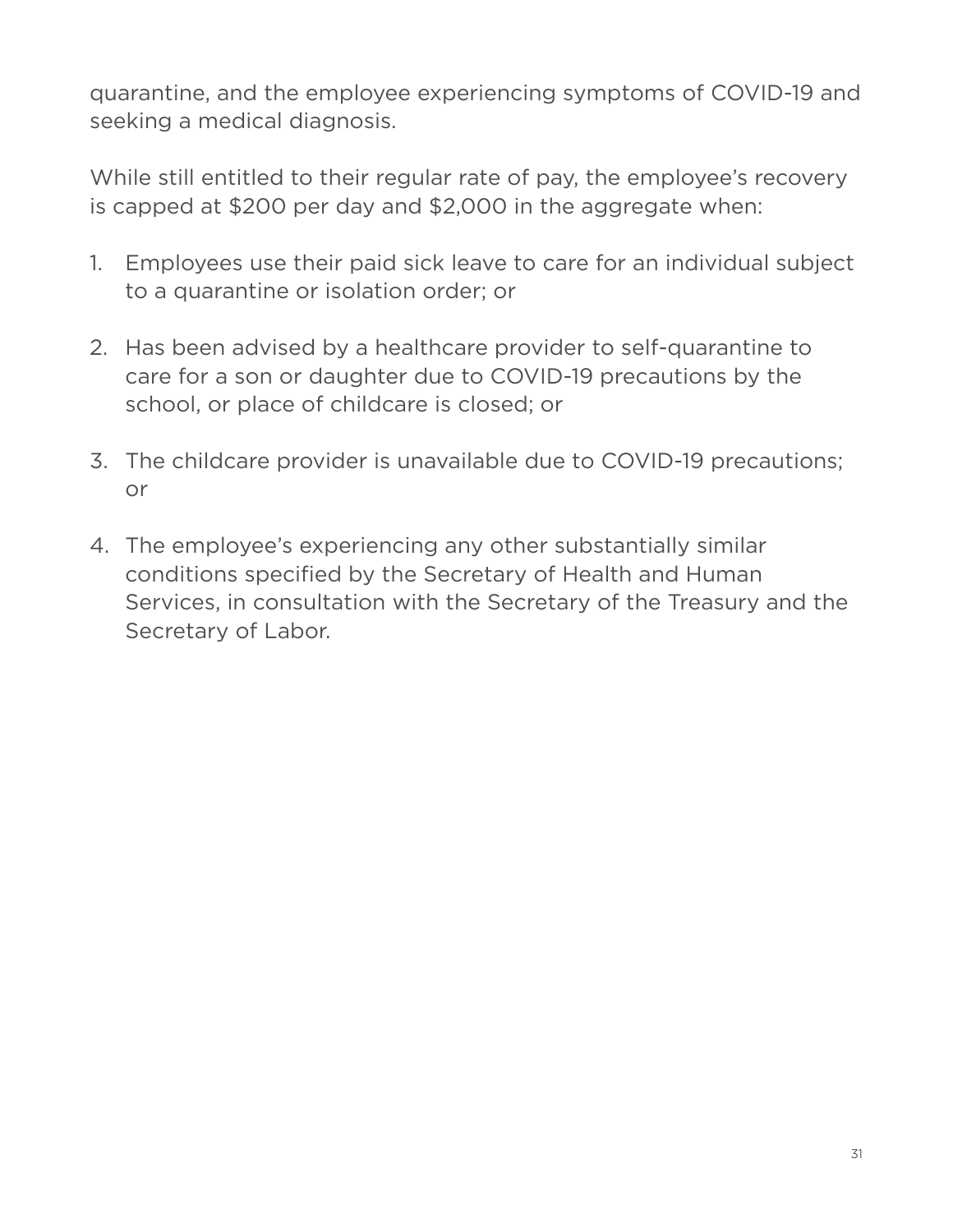# **CONTRACTS**

## **Force Majeure**

Do you remember that clause buried in your contract that you haven't looked at in a while? Well, now may be the time.

Force Majeure is an unforeseeable circumstance that prevents one party or both from performing the contract. COVID-19 blindsided most companies and will likely have a significant impact on your ability to perform your obligations under many contracts. But does force majeure apply?

Courts apply the doctrine differently in different jurisdictions, but in general, your obligations will only be waived under force majeure when all three of the elements below

- 1. The language of the contract covers the event in question. It's essential that the event—in this case a global pandemic or governmental orders—is covered in the force majeure clause.
- 2. The risk could not have been foreseen and mitigated. If the event in question was foreseeable, then the force majeure clause will not prevail. If timing is important for you on this clause, when did you enter into the contract? Was it September of 2019 or March of 2020? The earlier the date, the more likely you can make a convincing argument that COVID-19 was not foreseeable. If you were entering into the contract in February or March, it's highly unlikely that the claim would prevail.
- 3. Performance is truly impossible. Does the pandemic make the performance under the contract truly impossible, or is it just inconvenient / not profitable?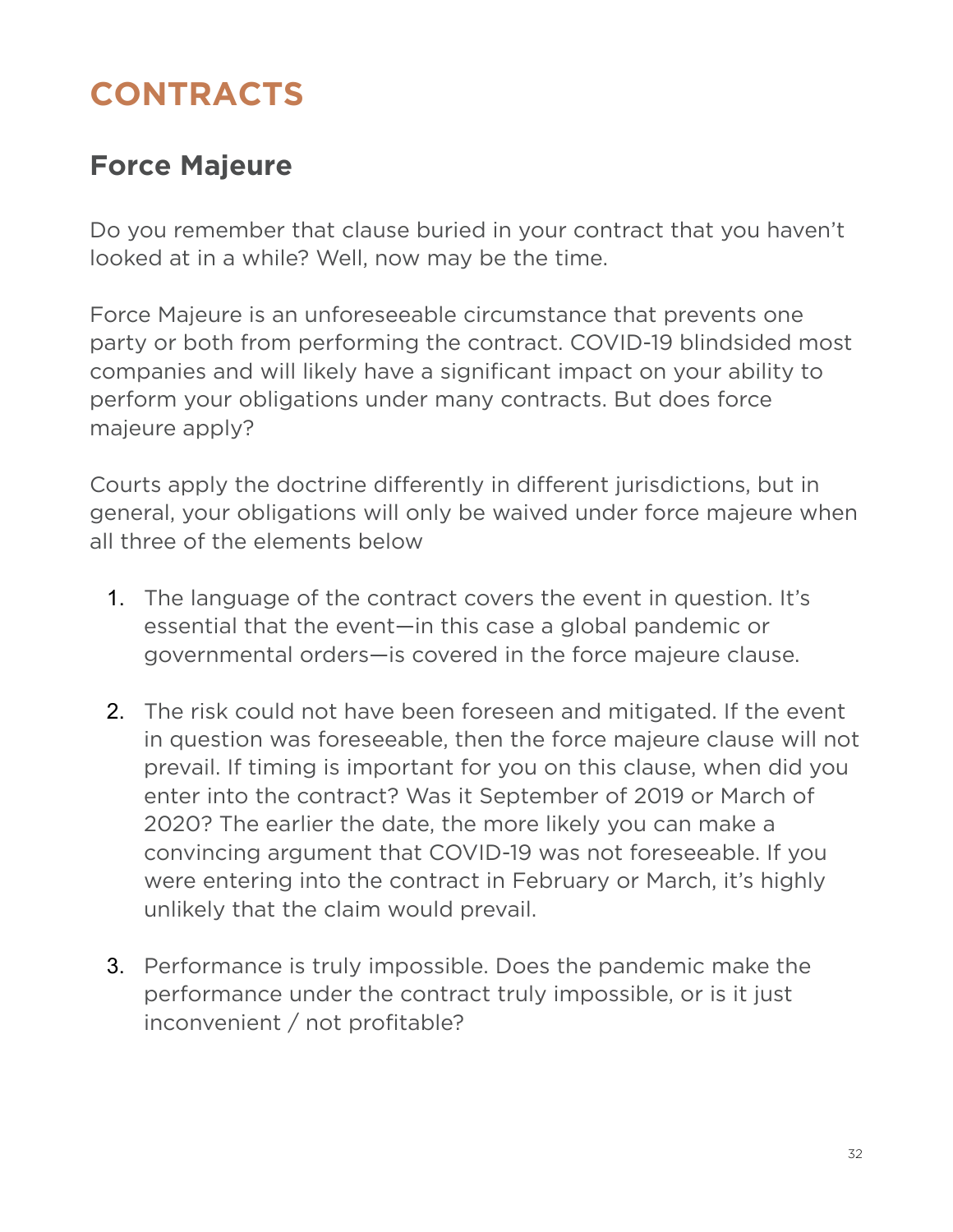COVID-19's classification as a "pandemic" by the WHO will trigger a force majeure clause that expressly accounts for "pandemics." Clauses that are silent on pandemics, epidemics or other viral outbreaks are likely to be insufficient for a force majeure defense due to COVID-19. In addition to the pandemic itself, governmental actions taken in response to the pandemic may similarly make it easier to invoke a force majeure clause not previously triggered by the virus.

If you are hoping to rely on that force majeure clause over the next few months, it's worth remembering point 2 above. Now that you are aware of the impact COVID-19 can have on your business, are you taking steps to mitigate the damage?

What about if you are entering into a contract now, what type of force majeure language should you consider? Of course, as we lawyers say, it depends. You should talk to your lawyer about what's right for you, but here's one example of a clause we drafted for one of our clients in the events industry:

**Force Majeure.** Not withstanding anything to the contrary contained herein, neither party shall be liable for any delays or failures in performance resulting, directly or indirectly, from acts beyond its reasonable control including, without limitation, acts of God; earthquakes; fires; floods; wars; civil or military disturbances; acts of terrorism; sabotage; strikes; significant curtailment in transportation; pandemics; epidemics; health emergencies; riots; accidents; labor disputes; acts of civil or military authority; international, federal, state, or local governmental actions, guidance, recommendations, change of law, any event that makes it illegal or impossible to fulfill the terms of this agreement, or any event that results in the cancellation of at least 30 percent of event attendees. Either party shall provide the other party with prompt written notice of any delay or failure to perform that occurs by reason of force majeure. The parties shall mutually seek a resolution of the delay or the failure to perform as noted above.

### **Doctrine of Impracticability**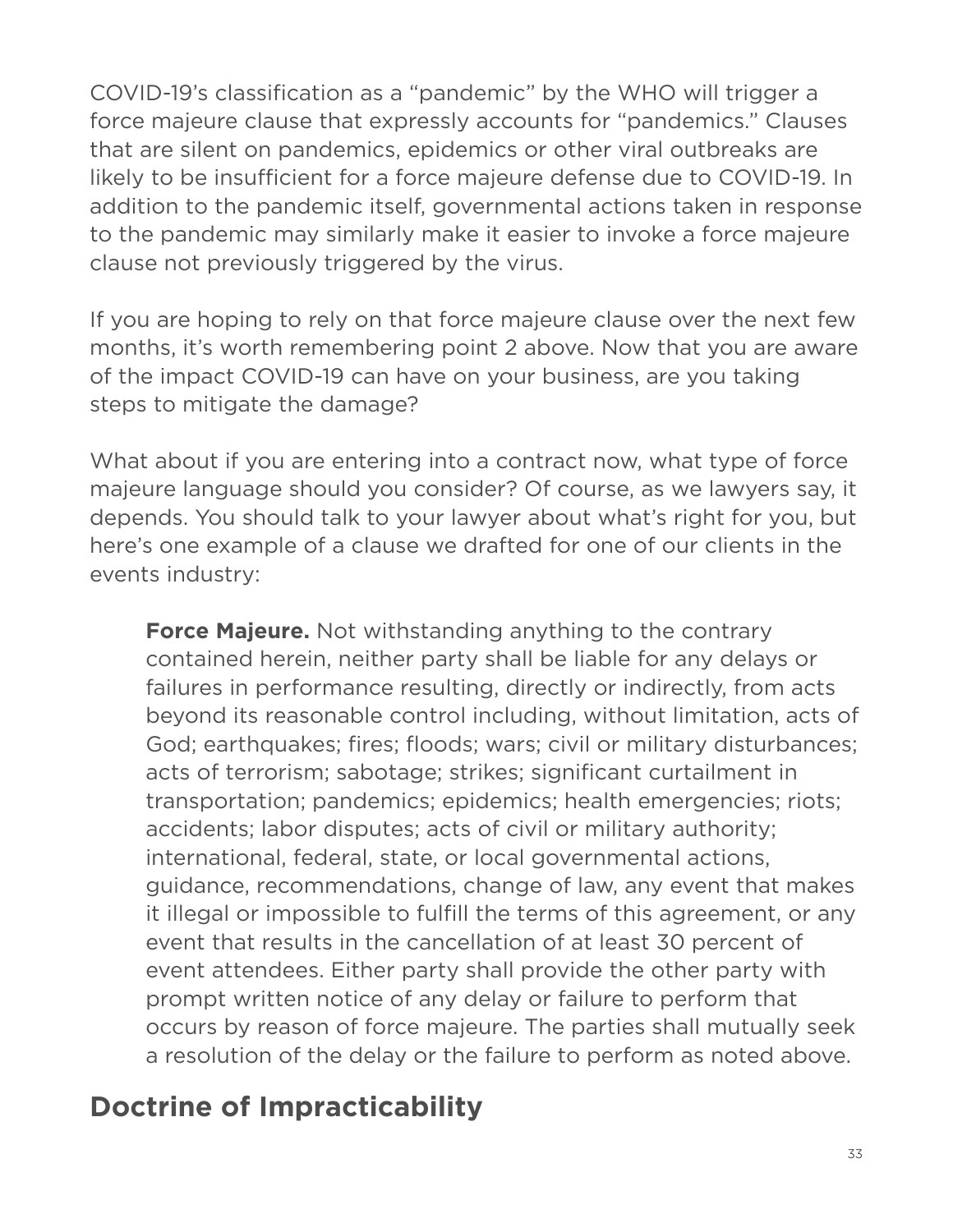Even if force majeure does not apply—say for instance if you don't have a force majeure clause in the contract—you may be excused from performing under other legal doctrines, depending on the governing law of the contract. These include frustration of purpose or commercial impracticability, and in civil law jurisdictions, doctrines like hardship and changed circumstances.

Courts in general do not like to apply this doctrine. In most courts, proving that performance is impracticable is a high bar.

Section 261 of the Restatement (Second) of Contracts explains:

Where, after a contract is made, a party's performance is made impracticable without his fault by the occurrence of an event the non-occurrence of which was a basic assumption on which the contract was made, his duty to render that performance is discharged, unless the language or the circumstances indicate the contrary.

Broadly speaking, the doctrine of Impossibility / Impracticability / Frustration of Purpose will excuse the parties to the contract from performance if:

- 1. a contingency has occurred;
- 2. the contingency made performance impracticable; and
- 3. the parties did not foresee the contingency when the contract was made.

Depending on the circumstances, the virus itself or the unanticipated government decrees arising from the coronavirus outbreak—such as prohibiting public gatherings and border closures—may give rise to a valid impossibility defense. However, parties typically cannot rely upon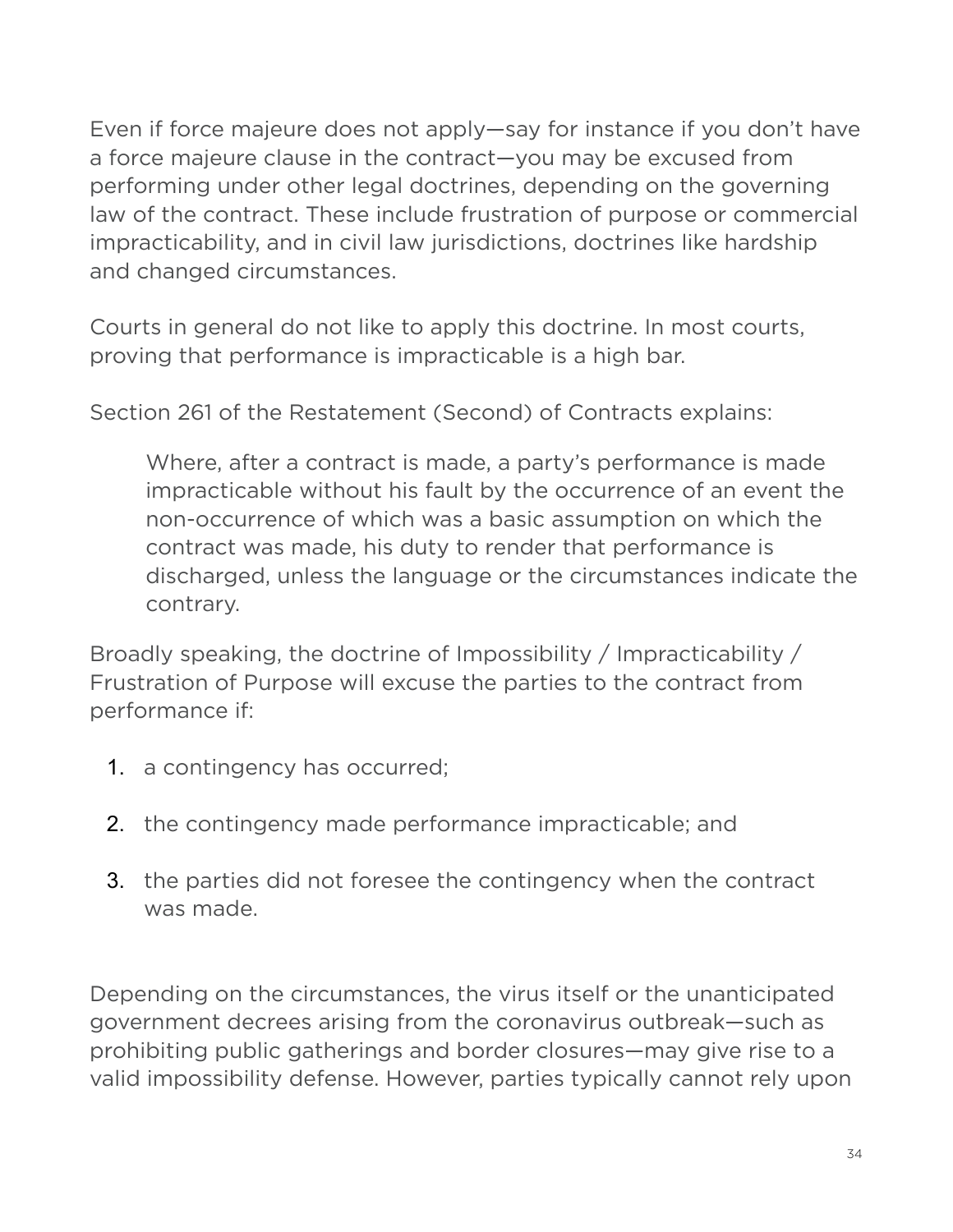an impossibility defense where an inability to perform is due to subjective impossibility or inconvenience.

For performance to be truly impracticable, the event must be unforeseeable and not caused by the party expected to perform. However, circumstances that make performance merely unprofitable or inconvenient usually are insufficient. Again, timing matters. If the contract was entered into prior to the outbreak, then you have a stronger claim.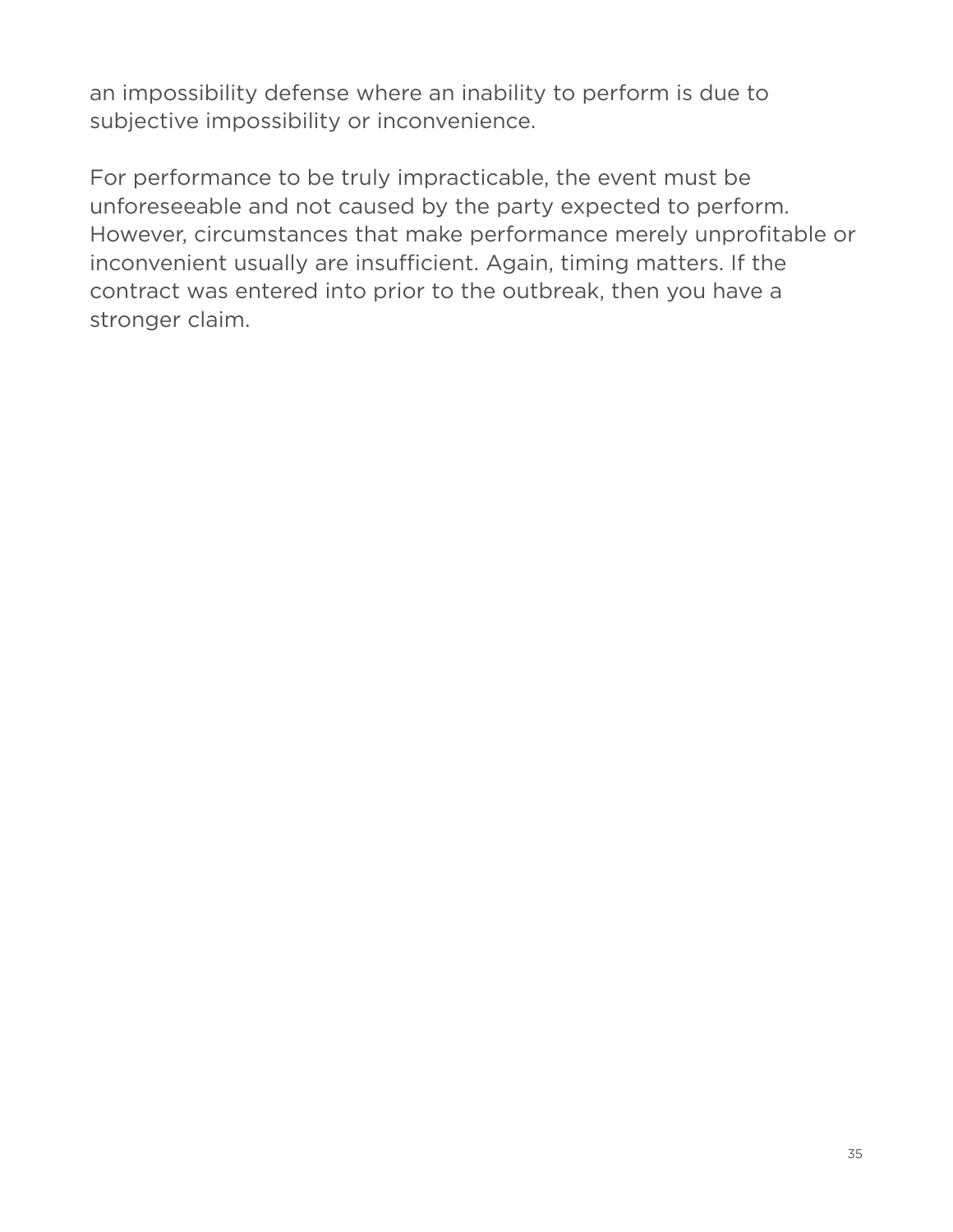# **CONCLUSION**

That was a lot of information. We hope it was both useful and actionable. By now you should have some clarity on the key questions proposed in this guide:

- **1. Congress just passed a \$2 trillion stimulus package. Is there money in it for me?**
- **2. Are there tax breaks I should be taking advantage of?**
- **3. How do I take care of my people and my bottom line?**

There are a lot of nuances that are not discussed in this guide (the bill was 880 pages long). But now that you have the basics, you should discuss them with your legal and tax advisors. And of course, if you are looking to engage new advisors, we'd be happy to chat. Our contact info is on the next page.

Lastly, remember that challenging times force us as businesses and as people to grow. This will likely be the biggest economic challenge in our generation. It will require more of us than we think we have to offer. We will stumble along the way, but now is our time to step into the arena.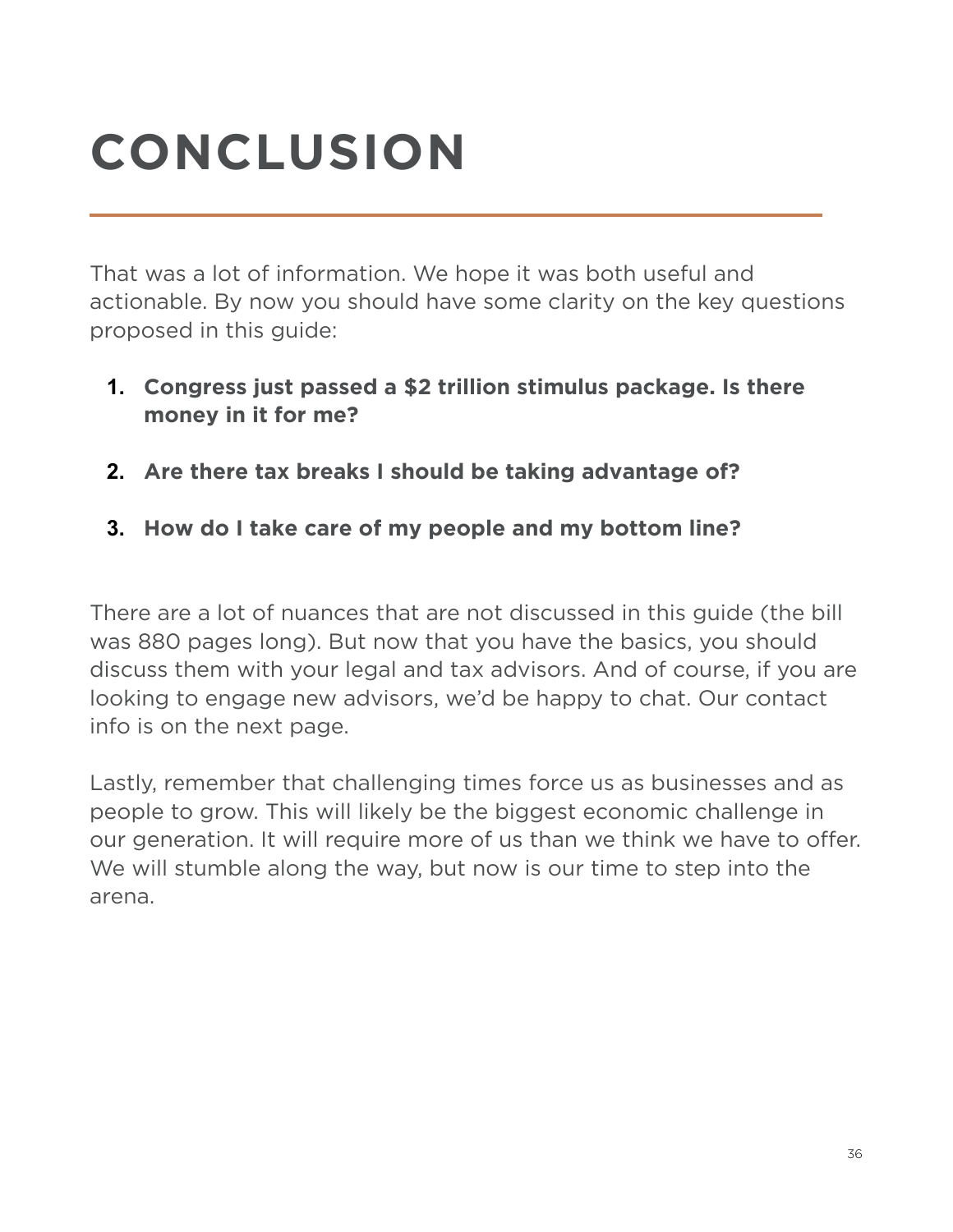**It is not the critic who counts; not the man who points out how the strong man stumbles, or where the doer of deeds could have done them better. The credit belongs to the man who is actually in the arena, whose face is marred by dust and sweat and blood; who strives valiantly; who errs, who comes up short again and again, because there is no effort without error and shortcoming; but who does actually strive to do the deeds; who knows great enthusiasms, the great devotions; who spends himself in a worthy cause; who at the best knows in the end the triumph of high achievement, and who at the worst, if he fails, at least fails while daring greatly, so that his place shall never be with those cold and timid souls who neither know victory nor defeat.**

THEODORE ROOSEVELT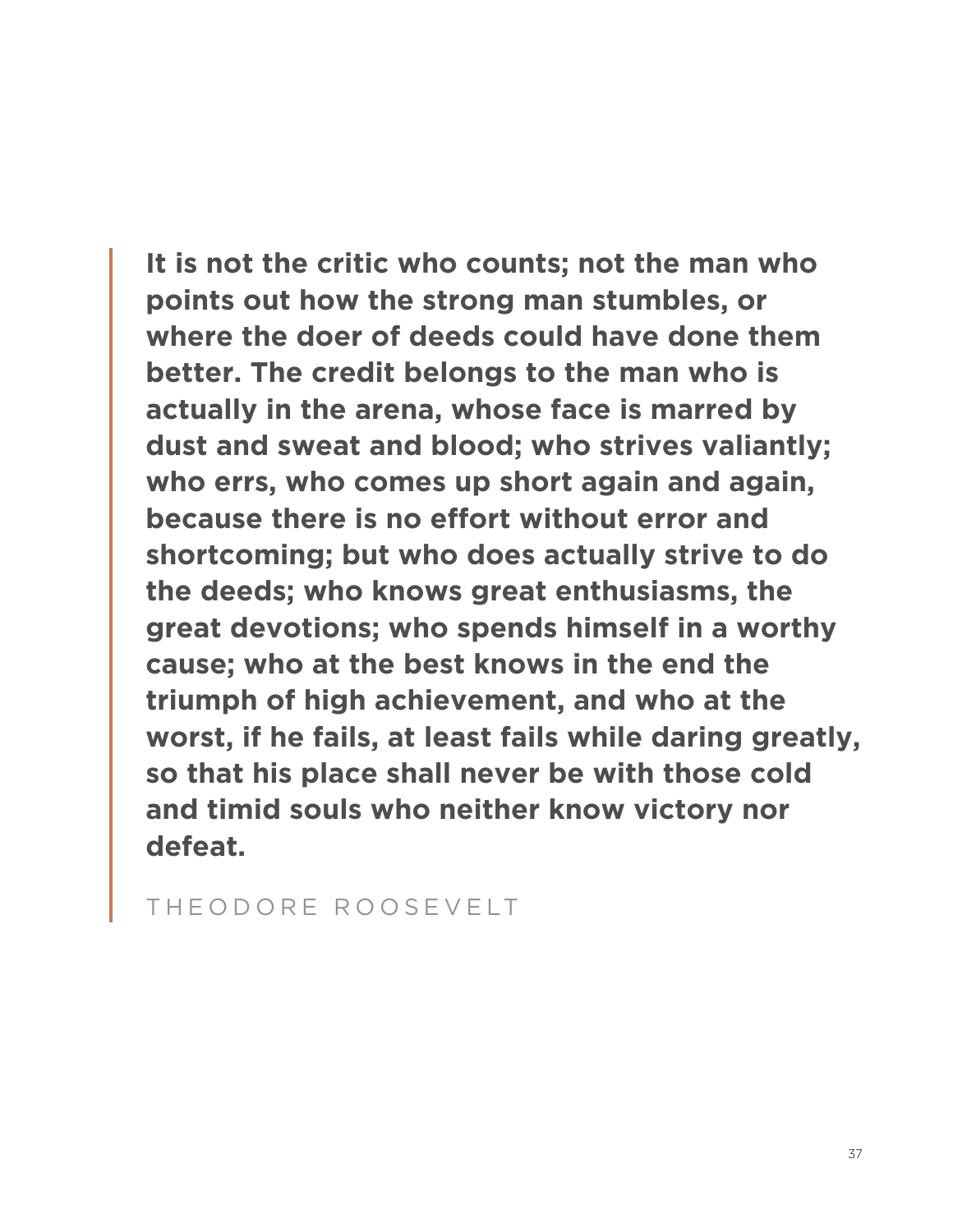# **AUTHORS**

#### **Kyle Westaway**

Kyle Westaway is the founder and Managing Partner of [Westaway](http://westaway.co/)—a Brooklyn law firm for early and growth stage companies. He's also the author of *[Profit & Purpose](https://www.amazon.com/Profit-Purpose-Innovation-Transforming-Nonprofit/dp/111870861X).* Kyle is a Lecturer on Law at Harvard Law School and an Adjunct Professor at Cornell Tech. Every Saturday morning he sends out the [Weekend Briefing,](http://weekendbriefing.com/) an email about innovation, impact and growth.

email: [kyle@westaway.co](mailto:kyle@westaway.co) web: [westaway.co](http://westaway.co/) Twitter: [@kylewestaway](http://twitter.com/kylewestaway)

## **Danelle Jenetayeva**

Danelle Jenetayeva, CFP®, EA is a Personal CFO and Principal of Pi Wealth Plan LLC, a boutique wealth management practice based in San Jose, CA. Danelle works with entrepreneurs to maximize their wealth by using creative finance, tax and investment strategies to accelerate their wealth building, so that they can make a lasting impact on their own lives and the generations to come.

email: [danelle@piwealthplan.com](mailto:danelle@piwealthplan.com) web[: piwealthplan.com](http://piwealthplan.com/) linkedin: <https://www.linkedin.com/in/jenetayeva/>

**Designed by Viktoria Harrison,** the founder and CEO of The Branded Startup, where she helps purpose-driven entrepreneurs find brand clarity and boldly tell their stories. Before that, she served as the Chief Creative Officer at charity: water for almost a decade.

web: [thebrandedstartup.com](http://thebrandedstartup.com/) / instagram: [@vikharrison](https://www.instagram.com/vikharrison/)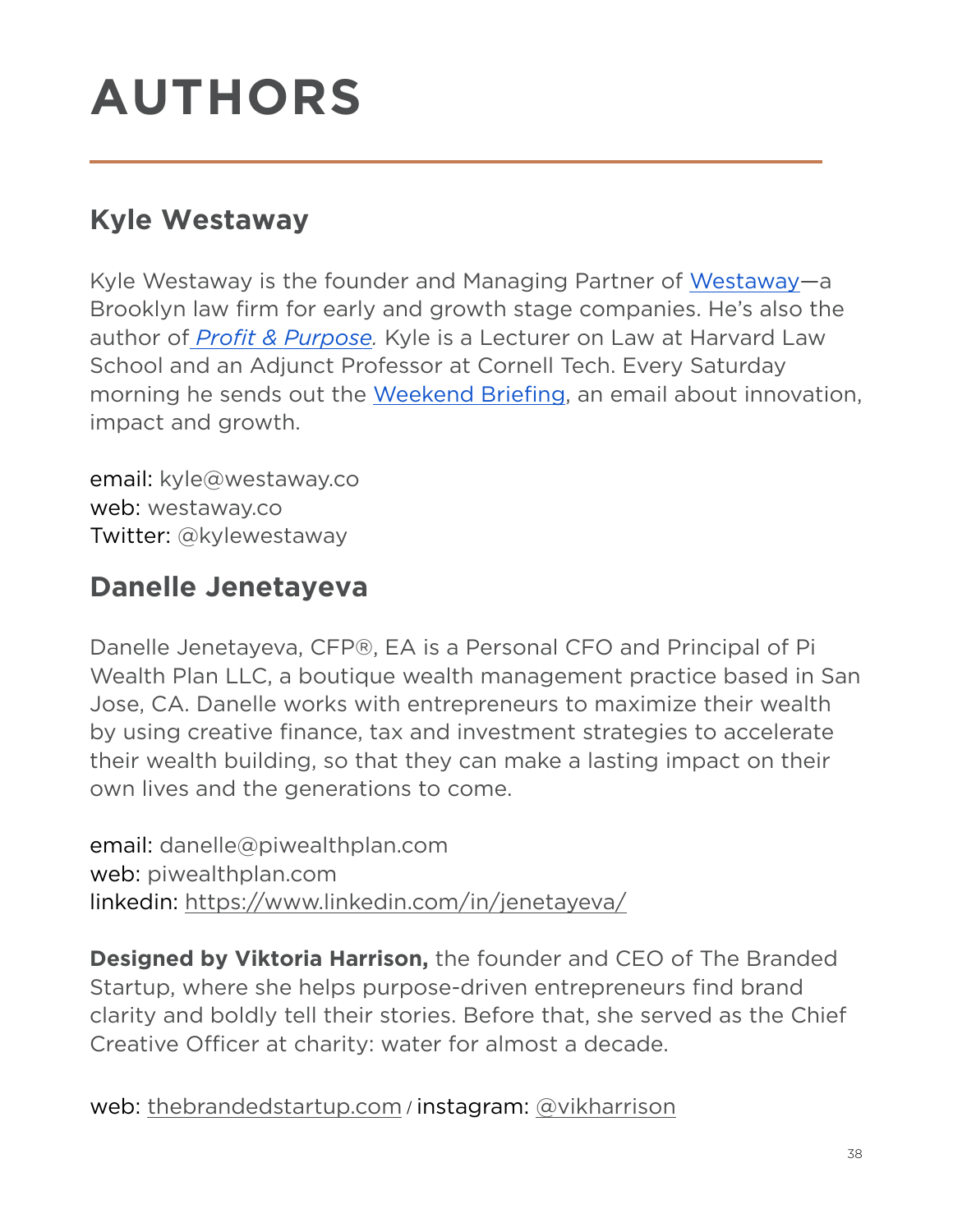# **RESOURCES**

The authors are indebted to many experts while writing this. Kyle specifically wants to say a special thanks to [Mark Newberg](https://www.linkedin.com/in/mark-newberg-3b09444/) for pointing me to some great resources. While there are a lot of good content out there, the authors relied heavily upon the following and would highly recommend them for deeper learning on the relevant topics.

#### **SBA Loans**

- [Paycheck Protection Program Information Sheet: Borrowers US](https://home.treasury.gov/system/files/136/PPP--Fact-Sheet.pdf)  [Treasury Dept.](https://home.treasury.gov/system/files/136/PPP--Fact-Sheet.pdf)
- [Dear Non-Profits, Small Businesses, Artists, Freelancers, Gig](https://medium.com/@amandalkool/dear-non-profits-small-businesses-freelancers-etc-this-money-is-for-you-please-take-it-b853196005ce)  [Workers, Self-Employers, Part-Timers, and Solo Shop Warriors](https://medium.com/@amandalkool/dear-non-profits-small-businesses-freelancers-etc-this-money-is-for-you-please-take-it-b853196005ce)  [Wondering What's Next: This Money is For You. Please Take It.](https://medium.com/@amandalkool/dear-non-profits-small-businesses-freelancers-etc-this-money-is-for-you-please-take-it-b853196005ce) — [Amanda Kool](https://medium.com/@amandalkool/dear-non-profits-small-businesses-freelancers-etc-this-money-is-for-you-please-take-it-b853196005ce)
- [Small Business Lending Facility for Venture-Backed Companies —](https://www.notion.so/Small-Business-Lending-Facility-for-Venture-Backed-Companies-5d7a5eb993f94d6789f95259aed76cd5) [Neil Dugal](https://www.notion.so/Small-Business-Lending-Facility-for-Venture-Backed-Companies-5d7a5eb993f94d6789f95259aed76cd5)
- [COVID-19 Financial Assistance Guide for Startups—Almanac](https://askalmanac.com/articles/13941/covid-19-financial-assistance-guide-for-startups)
- [Frequently Asked Questions about the Coronavirus Economic](https://www.mofo.com/resources/insights/200327-faq-coronavirus-economic-stabilization-act-cesa.html#_ftn31)  [Stabilization Act of 2020 \(CESA\)](https://www.mofo.com/resources/insights/200327-faq-coronavirus-economic-stabilization-act-cesa.html#_ftn31) [—Morrison Foerester](https://www.mofo.com/resources/insights/200327-faq-coronavirus-economic-stabilization-act-cesa.html#_ftn31)
- [CARES Loan Eligibility and Process](https://www.mofo.com/resources/insights/200327-cares-sba-loan-eligibility-process.html) — [Morrison Foerester](https://www.mofo.com/resources/insights/200327-cares-sba-loan-eligibility-process.html)
- [Small Business Loan Relief From CARES Act](https://www.arnoldporter.com/en/perspectives/publications/2020/03/small-business-loan-relief-from-cares-act) — [Arnold & Porter](https://www.arnoldporter.com/en/perspectives/publications/2020/03/small-business-loan-relief-from-cares-act)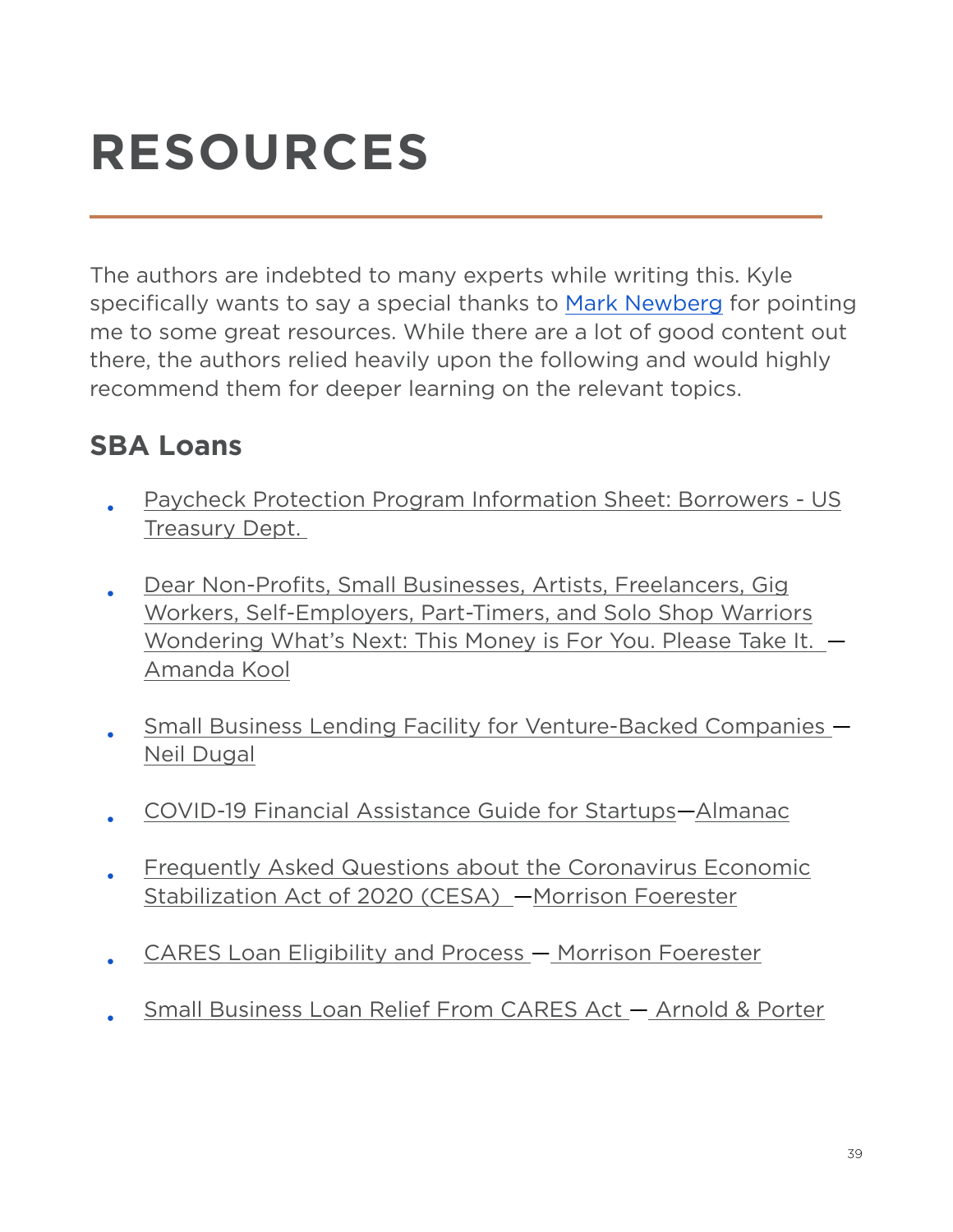#### **Employment**

• [NYC Paid Safe and Sick Leave Law FAQs](https://www1.nyc.gov/site/dca/about/paid-sick-leave-FAQs.page)

#### **Contracts**

- [UPDATE: Force Majeure Under the Coronavirus \(COVID-19\)](https://www.paulweiss.com/practices/litigation/litigation/publications/update-force-majeure-under-the-coronavirus-covid-19-pandemic?id=30881)  [Pandemic](https://www.paulweiss.com/practices/litigation/litigation/publications/update-force-majeure-under-the-coronavirus-covid-19-pandemic?id=30881) — [Paul Weiss](https://www.paulweiss.com/practices/litigation/litigation/publications/update-force-majeure-under-the-coronavirus-covid-19-pandemic?id=30881)
- [Applicability of Force Majeure and Related Doctrines in Response](https://www.cooley.com/news/insight/2020/2020-03-17-applicability-of-force-majeure-and-related-doctrines-in-response-to-covid-19)  [to COVID-19 — Cooley](https://www.cooley.com/news/insight/2020/2020-03-17-applicability-of-force-majeure-and-related-doctrines-in-response-to-covid-19)

#### **Tax**

• [American Institute of Certified Tax Planners](https://certifiedtaxcoach.org/about/)

### **Disclaimer:**

*This memorandum is provided by Westaway, Pi Wealth and its affiliates for educational and informational purposes only, and is not intended and should not be construed as legal or tax advice. This memorandum may be considered advertising under applicable state laws.*